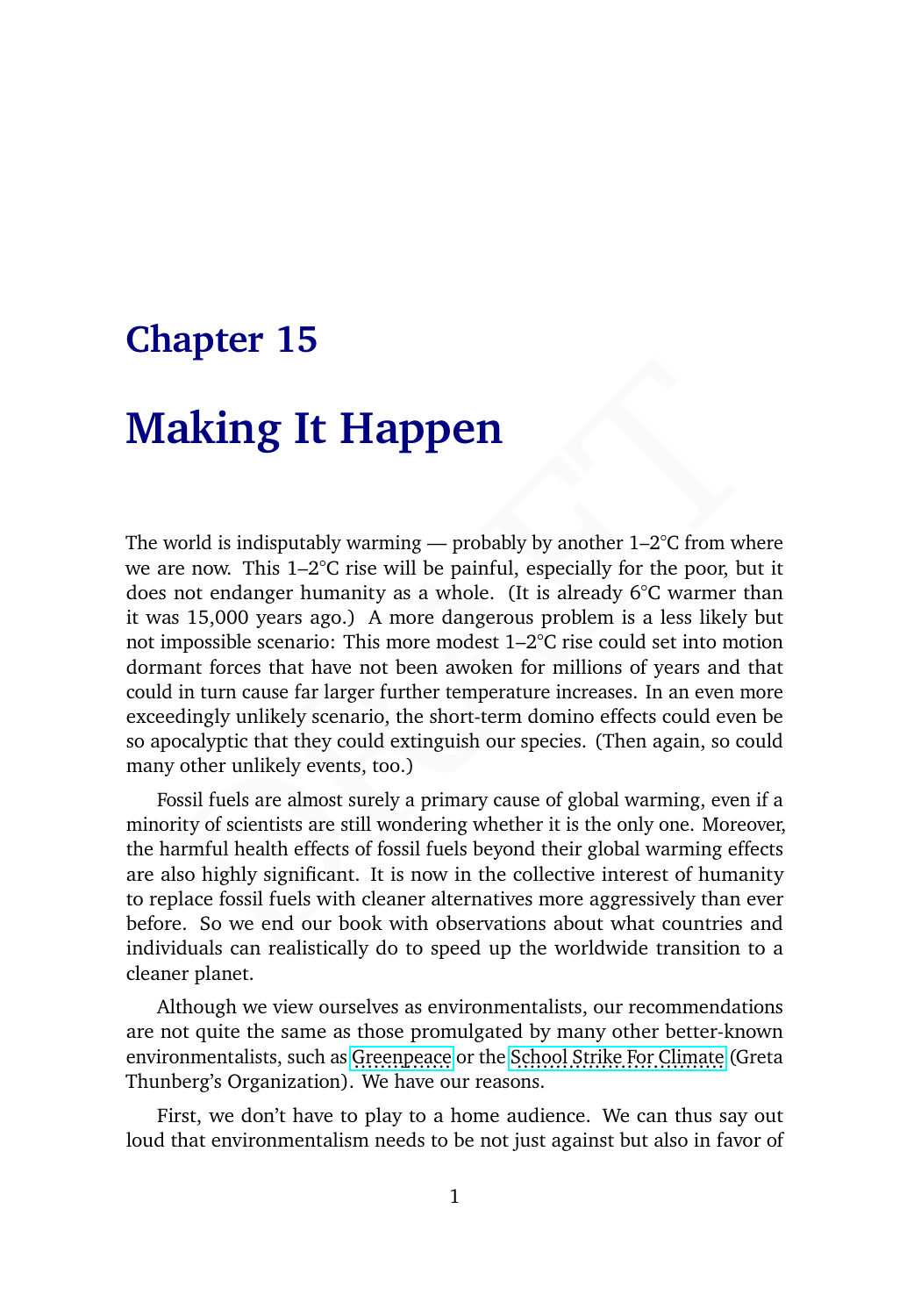big policies, occasionally even painful ones. Too many environmentalists are simultaneously against everything — fossil fuels, [nuclear power,](https://www.nytimes.com/2018/04/18/climate/climate-fwd-green-nuclear.html) [hydroelectric](https://www.nytimes.com/2020/10/13/climate/environmentalists-hydropower-dams.html) [dams,](https://www.nytimes.com/2020/10/13/climate/environmentalists-hydropower-dams.html) [geothermal plants,](https://www.usnews.com/news/best-states/nevada/articles/2021-12-31/lawsuit-seeks-to-block-2-geothermal-power-plants-in-nevada) [lithium mining,](https://www.reuters.com/business/environment/exclusive-lithium-americas-delays-nevada-mine-work-after-environmentalist-2021-06-11/) [solar cells,](https://finance-commerce.com/2021/11/solar-farms-face-local-resistance/) [windmills,](https://www.cleanenergywire.org/news/media-environmentalists-oppose-environmentalists-wind-power) new [electric](https://www.wsj.com/articles/maine-voters-reject-950-million-power-line-for-hydro-imports-11635944404) [transmission lines,](https://www.wsj.com/articles/maine-voters-reject-950-million-power-line-for-hydro-imports-11635944404) and [tree felling.](https://en.wikipedia.org/wiki/Tree_sitting) The requirement of zero environmental harm on every dimension cannot change the world for the better. It only empowers the status quo.

Second, we are more concerned about what policies can maintain largescale popular support for a long time — not just in rich countries but all over the world. If greener policies turn into expensive vanity projects or greatly hamper the economic development of poor countries, the backlash could delay or even stop them altogether. Plans that allow for regular energy outages or that "go back to nature" are bad plans. Earth cannot sustain 8 billion people without modern industry and agriculture. Even if some environmentalists are prepared to accept the misery consequences of radical energy-use reductions, most people are not. They would revolt and the environmentalists would lose.

Third, we are more concerned about what is realistic and cost-effective and less concerned about what is Utopian and high-minded. The latter makes for good salon conversations but it will not *move the needle*, not now and maybe never. Yes, we too would love countries to spend their military budgets on humanitarian causes instead — but it won't happen.

Fourth, we are focused on initiatives that environmentalists can start today. (There will be more problems in 50 years, but we leave their contemplation to others.) Quoting an old Chinese proverb, we need to [begin the journey of a](https://en.wikipedia.org/wiki/A_journey_of_a_thousand_miles_begins_with_a_single_step) [thousand miles with the first steps today.](https://en.wikipedia.org/wiki/A_journey_of_a_thousand_miles_begins_with_a_single_step) We cannot sit down at the starting line and lament that humanity has not yet gotten far enough or will have to travel a thousand miles (eventually), while billions of people have not even arrived at the stadium. Ideally, we would stop talking and develop (clean) trucks that can drive all of us a thousand miles. Walking may be inspirational, but it won't get us there as fast and as safe as the trucks will.

In this, our final chapter, we describe what governments, organizations, businesses, and individuals can do here and now. Note the order. Global pollution is a big problem and requires big solutions. Countries are as big as effective human organizational structures get. $<sup>1</sup>$  $<sup>1</sup>$  $<sup>1</sup>$  Business, organizations,</sup>

 $1$ However, it is also true that governments, because they are so big, are also often more dysfunctional than many smaller organizations — and sometimes governments are outright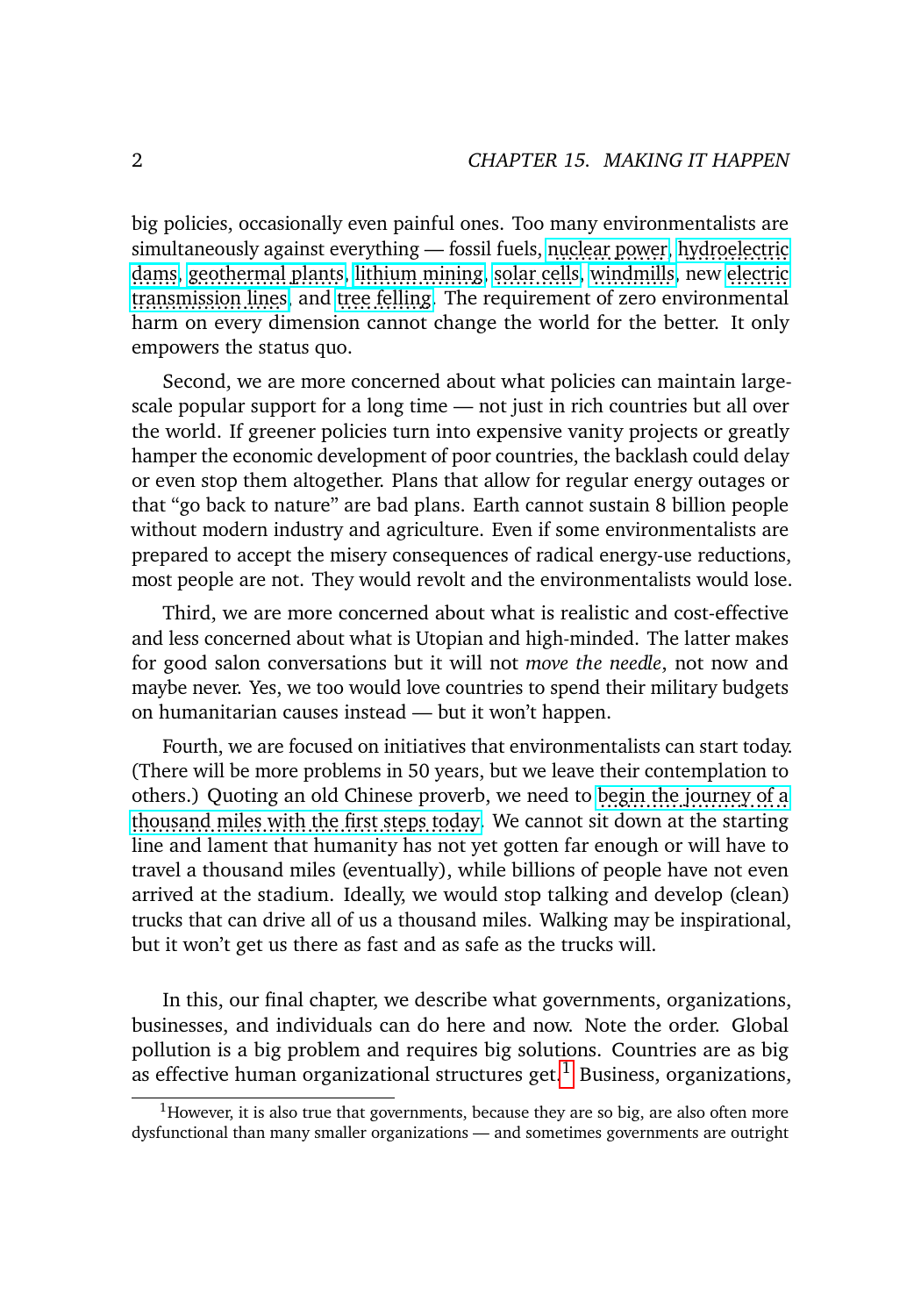and individuals can play useful roles, but their means are more limited than those of governments. Environmentalists are in a war that can only be fought by large collectives, not by individual heroes — and not just a short but a very long war that will have to be fought for many decades and over many generations

Realistically, all viable prescriptions for *moving the needle* now involve low-hanging fruit. High-hanging fruit is effectively fruitless, because it is unreachable. For the highest-hanging fruit, this is also for the better, because they are indigestible — they cost way too much for the good they do. Unfortunately, indiscriminate activism has endorsed some of them. Fortunately, there are so many examples of better low-hanging fruit that we don't have the space to list them all. This chapter focuses on our favorite ones. Many of them involve the government acting as a catalyst — overcoming bumps rather than climbing mountains. Environmentalism should push for these catalytic actions as soon as possible — ideally, yesterday.

But let's start with where we are today.

malicious. Co-opting government for a purpose is still usually more effective than co-opting just your friends and their friends or even your neighborhood.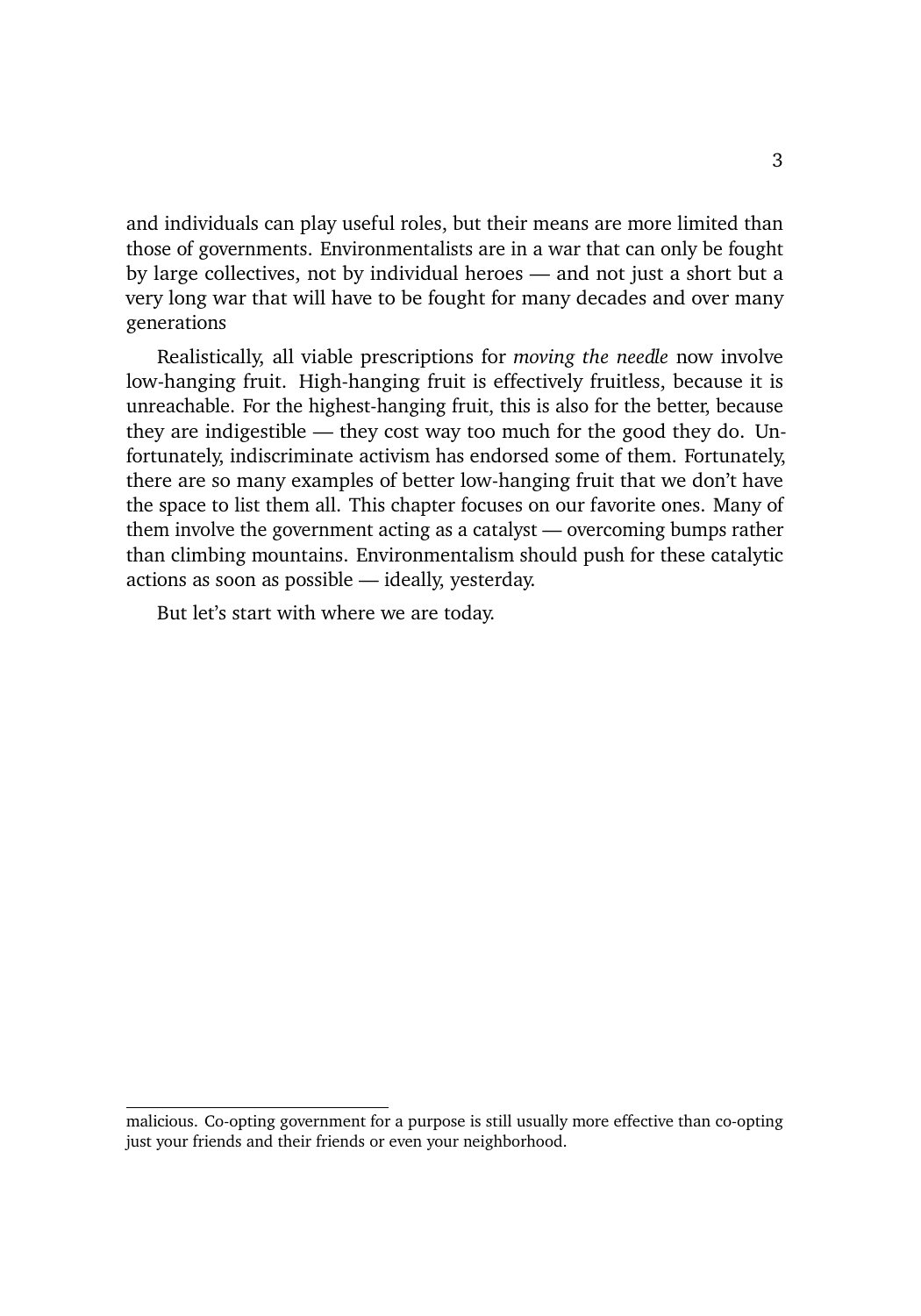## **1 What Can Countries Do?**

We have emphasized the appropriate scales of both problems and solutions throughout our book. The problem is big and the solutions are slow. We explained why even the entire OECD could not stop the growth in world emissions, much less push it down to net zero. The arithmetic does not add up. The majority of emissions are from the 80% of people living in poor countries and their emissions are growing faster than the OECD could ever reduce their own. If you need a reminder, go back to Section 5. **??**.

Furthermore, we have already discussed remedies that are likely to fail (in Chapter 7) and remedies that are likely to succeed (especially in Chapter 8). There are a lot of steps we could take *now*, whatever your broader views and political philosophies are. In the current chapter, we are summarizing our favorite approaches in the hope of leaving an impression. They are not listed strictly in order of importance, effectiveness, or cost. But they are limited to those we consider highly important, highly effective, and relatively cheap. And they are not mutually exclusive. Climate activists, environmentalists, political parties, and governments should work on all of them at the same time.

#### **(1) Increase Innovation**

Recall the truck example from the start of this chapter — the one supposed to carry us all to the finish line. The truck is technology. We need to requisition it. Technology does not appear out of the blue. Countries should do everything they can to help develop new clean technologies.

We covered relevant technologies in the third part of our book (Chapters 10- 12). Ultimately, technologies that make clean energy *cheaper* are the *only* way to reduce world-wide emissions to the point where atmospheric  $CO<sub>2</sub>$ concentration will decline again. Every other environmental measure will, at best, slow the accelerating increase.

#### ➤ **Research, Development, Deployment**

New technologies require research, development, and deployment (RDD). Research is the part where scientists are poking around and really do not know whether the results will ever be useful. Development is the part where the scientists know that the concept works, but they do not know whether it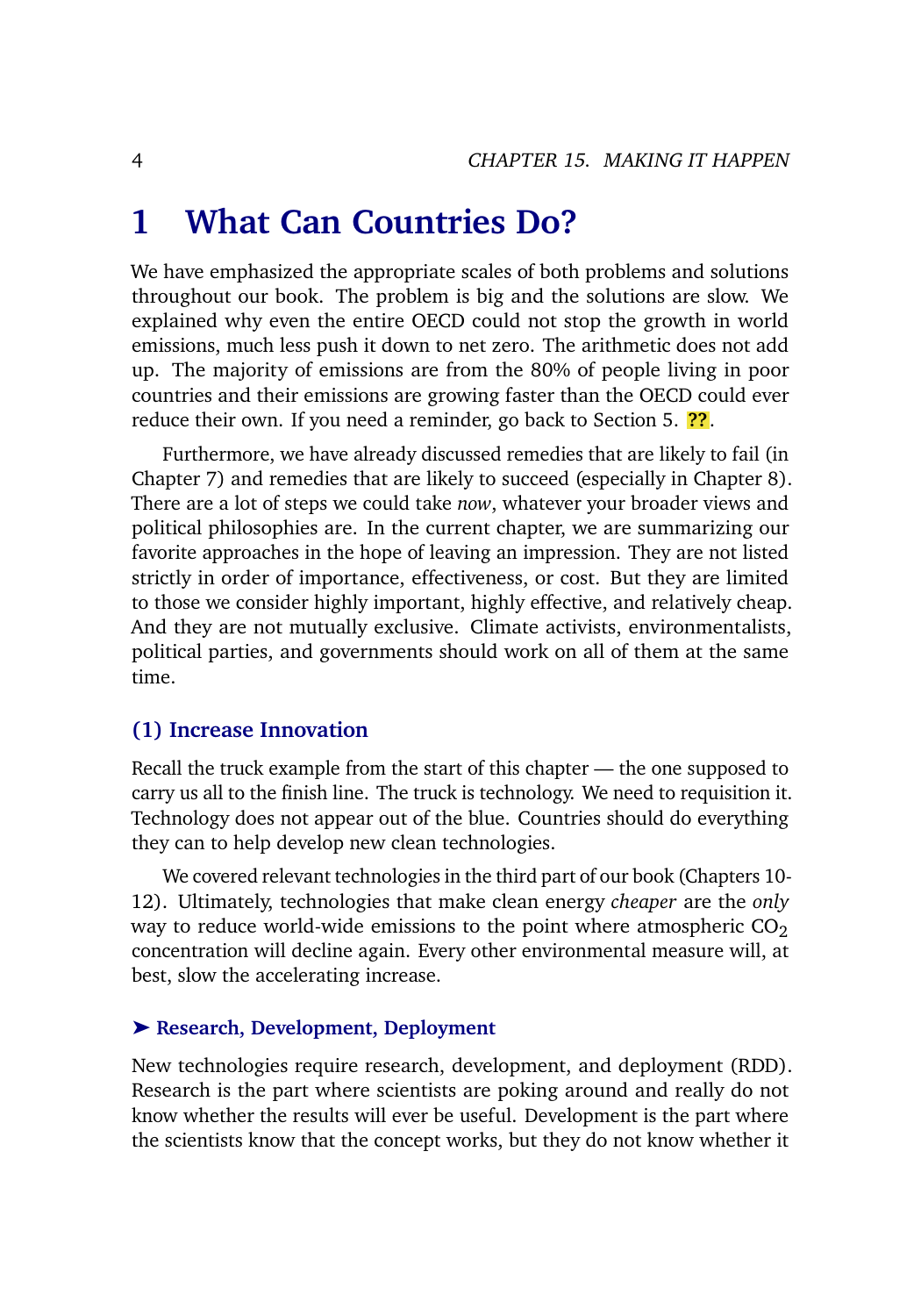can work in the real world. Deployment is the part where companies begin commercialization, with a few first pilot tests in the field. (Engineers call this kind of deployment [FOAK,](https://en.wikipedia.org/wiki/FOAK) First Of A Kind. The FOAK cost is typically much higher than the [NOAK,](https://en.wikipedia.org/wiki/NOAK) Next of A Kind, cost.) The borders between the three areas are fluid. For example, the first deployment often uncovers new problems that lead back to new research.

We are not alone. There is near-universal agreement among experts that the best path to green energy adoption worldwide is through innovation (even though these experts may disagree what else should be done). Period. Investment in green innovation is likely to provide the most bang for the buck, much better than green deployment. [Lomborg](https://www.amazon.com/dp/B0828MF8S4) estimates that every dollar spent on fundamental green energy research expects to pay off ten dollars. Although this estimate is on the high end, it is not out of line with other estimates. Even if the expected payoff were only \$5, governments should still do a lot more to foster RDD than they do today. And it would be in their own competitive interests, as well. This is the easiest lowest-hanging fruit increasing the funding for clean-energy RDD.

This is not a socialist proposal. Government research support in the OECD has driven technological development and growth for many decades. Even companies that work without government funding still draw heavily on government-funded basic research (often started at research universities) and on talent educated and trained by schools and universities. The Internet and batteries are just two of many such examples. It's just that our governments do too little of it. Granted, real-world governments have many inherent conflicts and inefficiencies and can easily be corrupted, but even given their shortcomings they should still increase their relevant support and work on doing it a lot better. (And government research support has arguably been focused too much on military than commercial potential. The future of the OECD vs. more autocratic regimes may now depend more on its global competitiveness than its military muscle.)

With such payoffs, recommending more funding for clean-energy RDD is the easy part. Doing it well is the hard part. We need a conceptual framework. How should governments allocate funding? What role should the market play? What are the problems?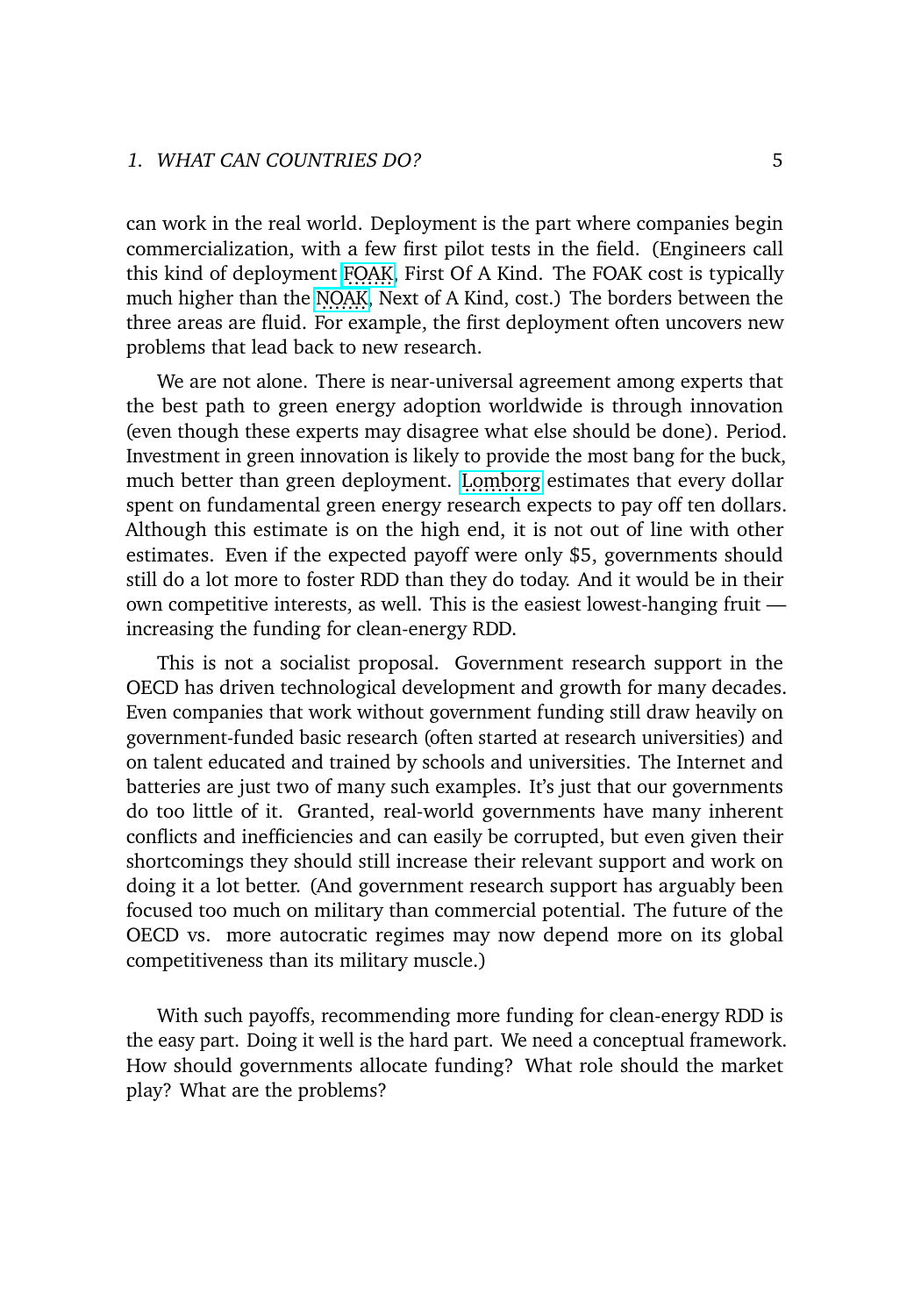#### ➤ **Externalities**

There are at least two economic externality problems with private RDD, already explained in Chapter 5. The first is that the private rewards for inventions are only a fraction of the social benefits. If RDD is left to private entrepreneurs, there won't be enough of it from a social perspective. The second is the desire of inventors, once successful, to patent their inventions and prevent others from using them. Of course, this is understandable: no one would invest \$1 billion in a new battery technology, with its great risk of failure or of the arrival of a superior competitor, if there were not high profits in case of success. But after the technology works, the world would be better off if it were available to everyone at the lowest cost.

Economists do not have universal solutions to these two problems. They do know that the best solutions in the real world are often imperfect mixes of government subsidies and private markets. (Just because markets are not perfect does not make the government perfect. Governments often respond to short-term political pressures and do not seek out the best long-run alternatives.)

Despite the just-mentioned problems, the benefits of clean-energy RDD are so high that the government should fund more of it. The best choices of which technologies to support should be left to panels of expert scientists and engineers. Some far-out alternatives could pay off big, too, and deserve funding. (However, sometimes it does not take an expert to understand that some research is so relatively cheap and could have such positive effects on humanity that it should be subsidized in any event. A few of our favorites are listed in Appendix Section App. A.)

#### ➤ **Public-Private Collaboration**

Worldwide research funding already largely operates in a mixed public-private partnership way. Governments fund research, often in universities, and the results, if any, are later commercialized by companies. In exchange for generous government subsidies, governments could demand more knowledgesharing of inventions with other companies.

University researchers and experts tend to be better in assessing basic research than companies. Companies are better at the technology development and deployment stages. At these later stages, the potential profits and losses align much better with corporate incentives. The government may still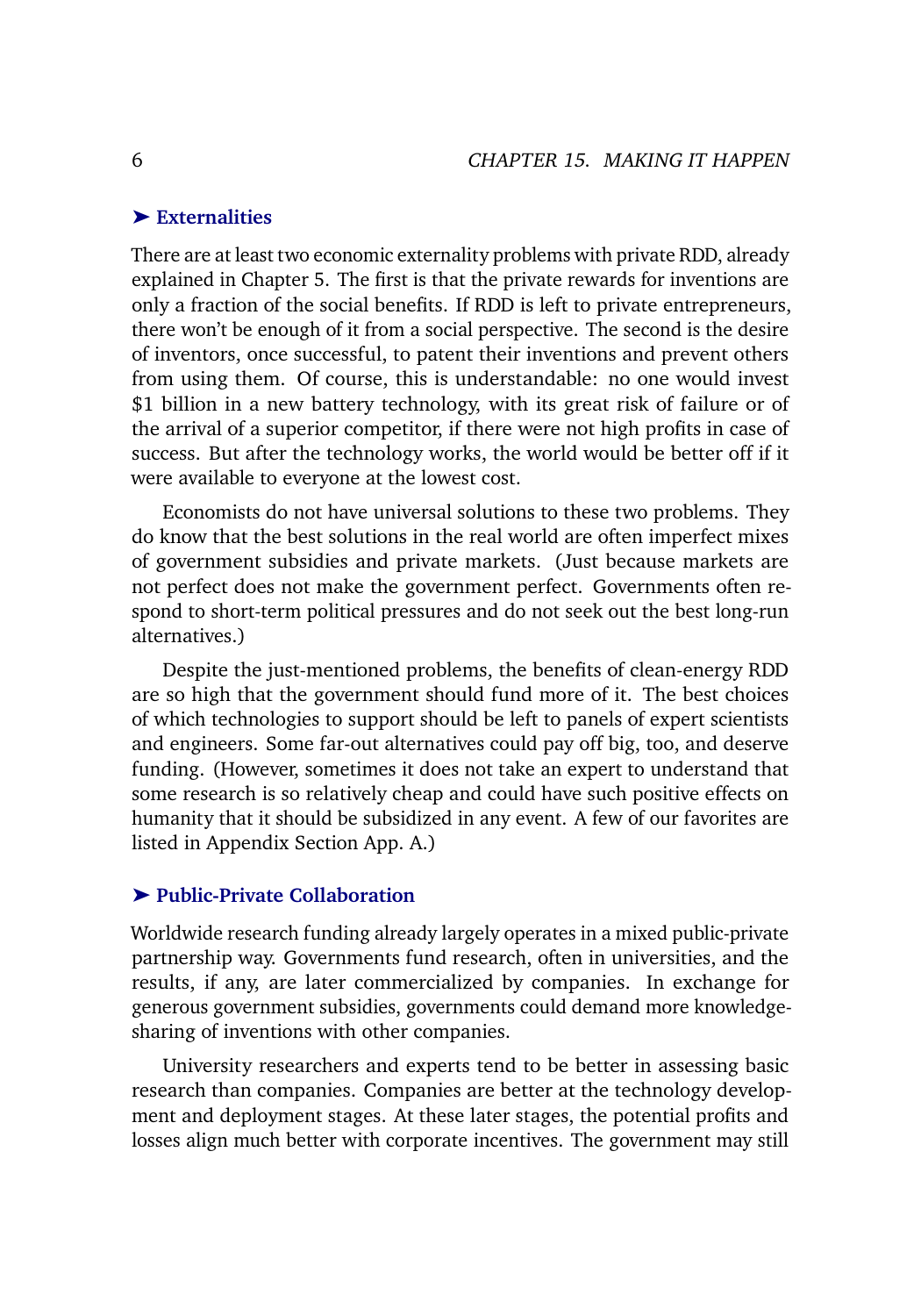want to help with a first "FOAK" plant deployment, but thereafter it becomes high time for governments, researchers, and experts to leave the field to as competitive a market of firms as possible.

#### ➤ **Risk and Failure**

An important difficulty in funding research is that government employees (and bureaucracies) often have no stomach for embarrassing public failures. Yet the whole purpose of R&D is to venture into the unknown. If we knew a concept worked, we wouldn't need research.

In 2010, the U.S. company [Solyndra](https://en.wikipedia.org/wiki/Solyndra) received hundreds of millions of dollars to manufacture and deploy novel solar cells. It ultimately failed because the prices of raw materials for competing Chinese polysilicon cells dropped [too](https://www.bernreuter.com/polysilicon/price-trend/) [quickly.](https://www.bernreuter.com/polysilicon/price-trend/) The resulting fallout made great headlines for the GOP opposition, because Solyndra was funded by the Obama administration. Whether right or wrong, it was Monday-morning quarterbacking. A quarterback who has never thrown an interception on a long pass should probably throw more marginal passes — he has not taken enough risks. If every R&D investment worked out, we would not have made enough of them. We should have aimed higher. And herein lies the problem. Risk-taking is not what politicians and bureaucrats excel in. Ideally, innovation research would be funded by a bipartisan panel.

Failure seems to be more (but also not sufficiently) tolerated in academic research grants, if only because the research results often remain more obscure. This is perhaps one of the reasons why government scientific grants to universities are a good solution.

#### ➤ **Prizes and Funding**

Traditional research grants to universities are important, but we would recommend some more daring supplemental funding mechanisms, too.

The [X-Prize Foundation](https://www.xprize.org/) has offered highly visible prizes that have proved to be great catalysts for creative research. Winners of X-prizes gain not only funding, but also instant publicity and credibility. [Elon Musk has now offered](https://www.xprize.org/prizes/elonmusk) [a \\$100 million as a prize for carbon capture.](https://www.xprize.org/prizes/elonmusk) Governments should supplement such prizes. Why can't prizes be \$1 billion or \$10 billion instead of \$100 million?

The government could also offer prizes that consist of guarantees to buy the first product, such as the first 100 GWh of fusion electricity provided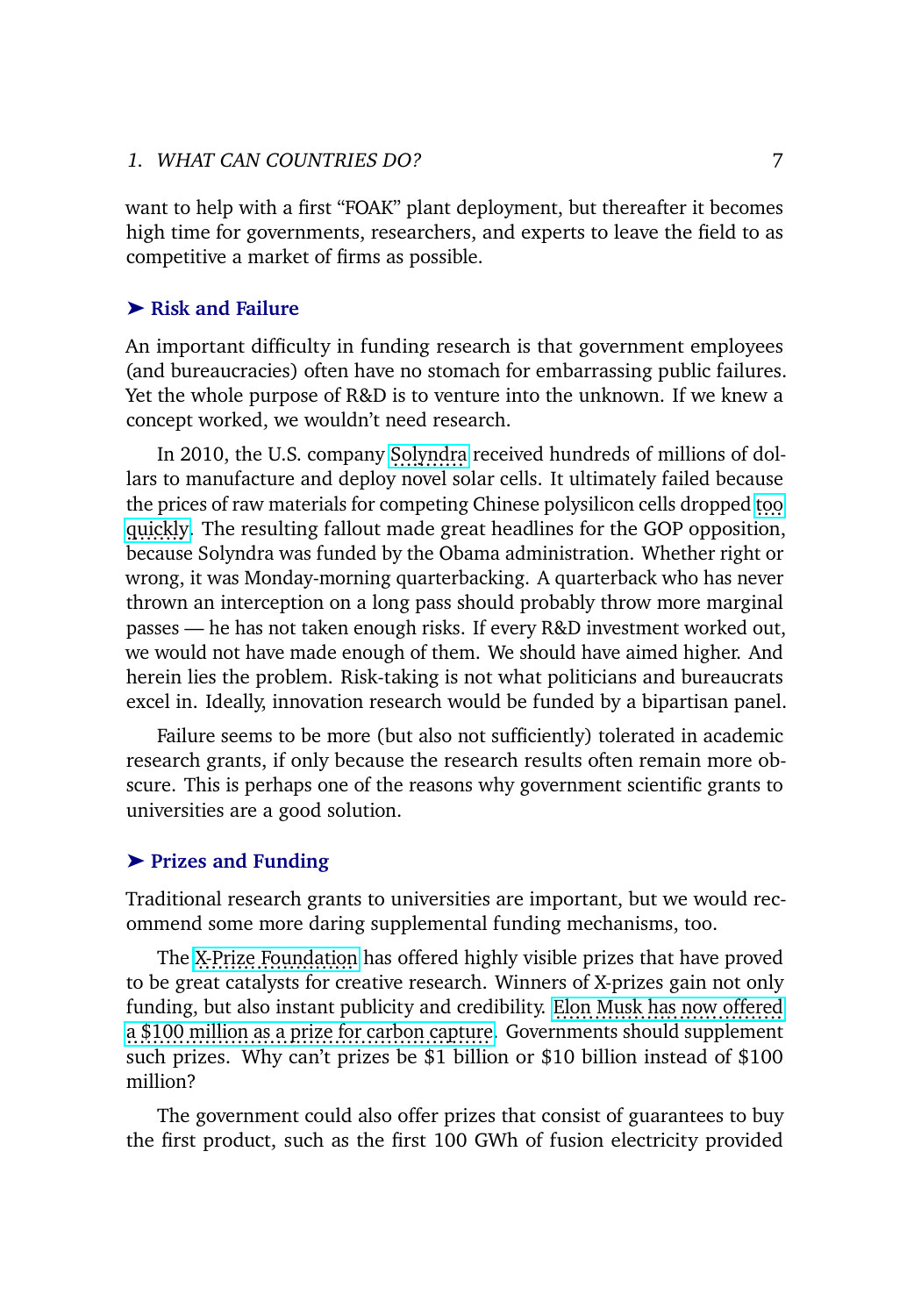for a price point of \$300/Mwh or the first 1 GtCO<sub>2</sub> removed via accelerated weathering for a price point of \$20/MWh. Would it work? We won't find out unless we try. (The same "fail sometimes" approach is needed here.)

#### ➤ **Engineering and Public Education**

Finally, a more long-run aspect of R&D is education. This ranges from training more engineers to educating voters and consumers. We need science and engineering to become "sexy" again.

### ➤ **Funding**

Our immediate and most important recommendations are also the easiest:

- 1. Expand the budgets earmarked for green technologies at the National Science Foundation and the Department of Energy — perhaps double, perhaps quadruple. Keep politics out of it and keep it science- , research- , and development-based.
- 2. Establish large prizes and guarantees for milestone achievements for FOAK plants.

#### ➤ **What?**

Although we want to restrain in general from too many engineering opinions (except for a few in the appendix), we can't restrain ourselves with respect to energy storage.

Efficient pool-sized energy storage grid battery solutions are the biggest prize there is. If you work for a company that only has a 1-in-a-1000 chance of success, but whose technology could bring down storage cost to half of what it is today, your expected contribution to humanity may be much higher than what a million others could contribute by painful GHG reductions. It is the opposite of the free-riding problem (of curtailing energy use and  $CO<sub>2</sub>$ emissions), where you can only be a minor contributor — at best.

If you either want to change the world or become rich (or both), then take your chances here. It's an exciting time.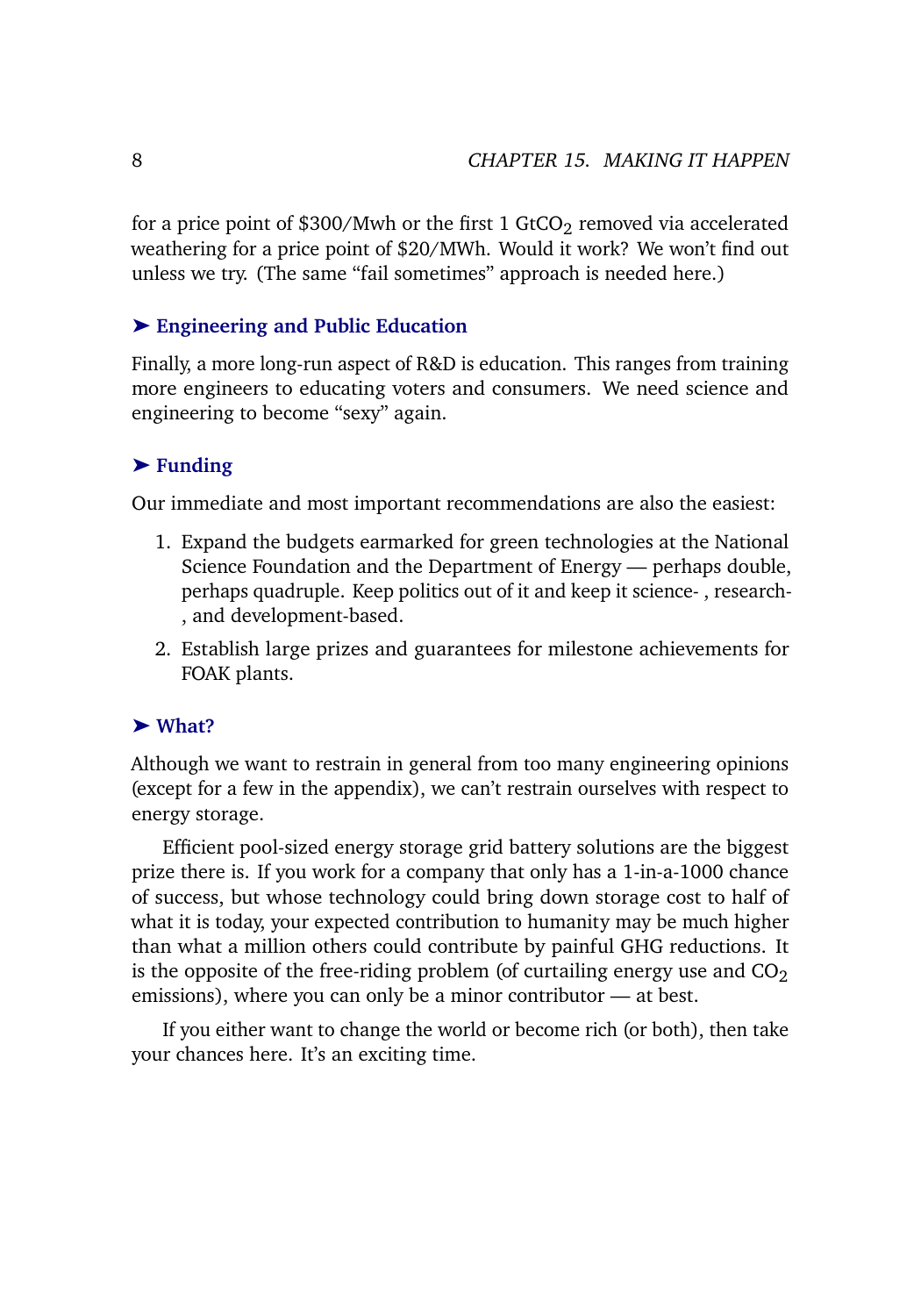## **(2) Share Technology Globally**

Most of the RDD funding, and as a result most new discoveries, will probably come from developed countries. Although breakthroughs are more likely to happen when there are many brilliant scientists working together, this is not all good. U.S. universities have been responsible for the largest brain drain in human history, from poor to rich countries — though immigration antipathy in the United States has recently been slowing it down.

Morally, we owe it to poorer countries to help them with their transitions on so many levels. Pragmatically,  $CO<sub>2</sub>$  emissions are a global problem. They are as bad when they occur in India as when they occur in Indiana. It is in the world's interest to share technology and expertise. Is it also in countries' self-interests? This is less clear. If we could wave a magic wand or direct global negotiations, our emphasis would be on ways for the world to collaborate more on clean-energy RDD.

How can clean energy be made more accessible to poorer countries? Despite a lot of general waffling and political lip service, most governments have been defending their own industries and not been advocating for the interest of the world, much less the interests of the poor of the world. Public relations talk of *equity* is one thing. Actual sacrifice and sharing are another. There is also a second complication. The best solutions may not be the same in poor countries. In many politically less stable countries, energy technologies need to be different. It makes little sense to build a nuclear plant or a dam in a war zone. Countries without an electric grid may be better off with roof solar cells. And so on.

Our immediate recommendation is therefore for the West, East Asia, and China to establish a joint program that discounts technology license fees or waives patent fees for countries that meet certain poverty criteria and that want to install clean technology domestically. Barge-based near-shore nuclear power plants could provide subsidized electricity to many countries that want clean power but cannot be trusted with nuclear technology.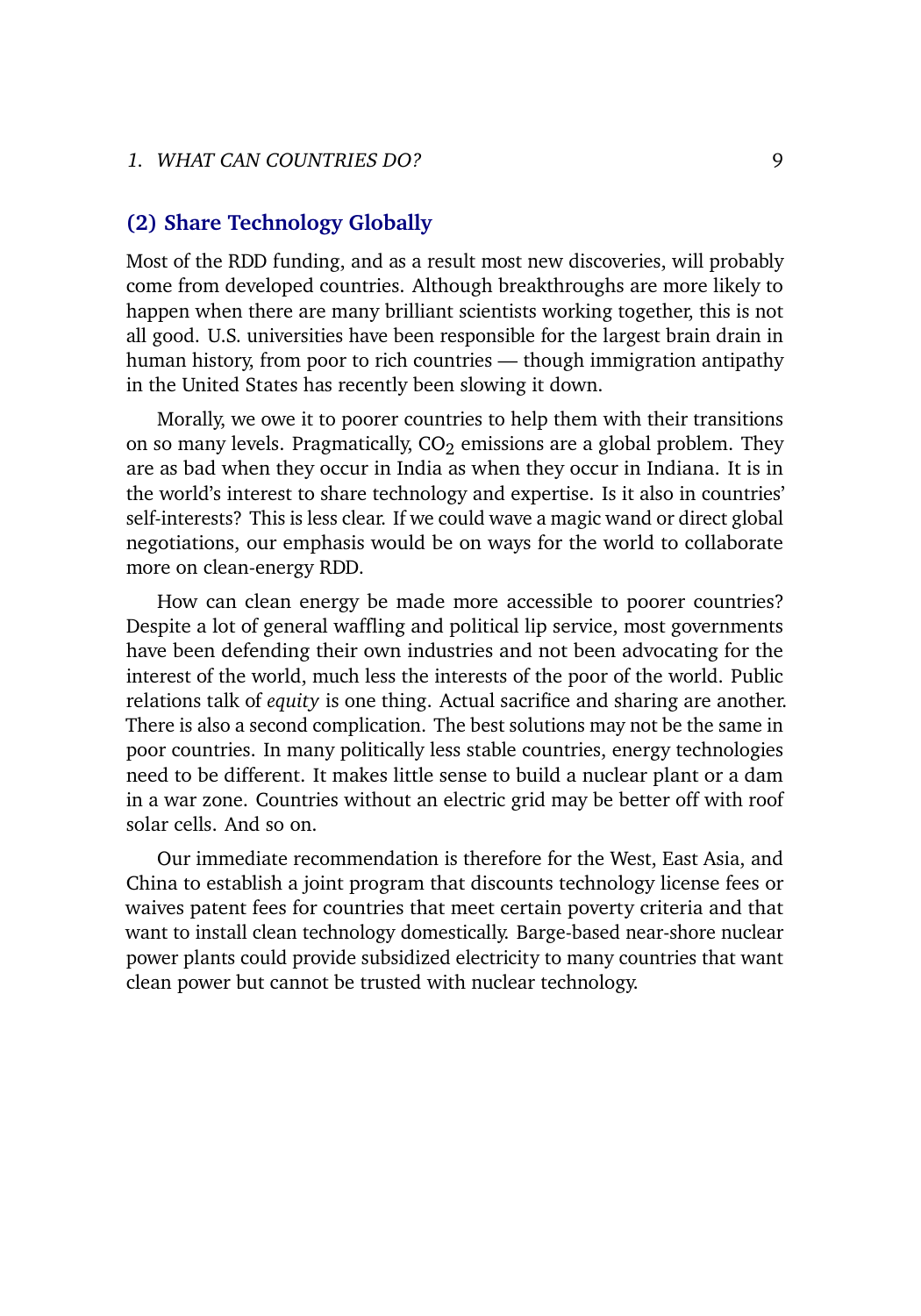### **(3) Tax Local Fossil-Fuel Pollution**

We economists love taxes on negative externalities such as pollution. Prices provide incentives to reduce harmful pollution and to develop and deploy alternative sources of energy. Therefore, we would advocate that countries should impose fossil-fuel taxes (instead of today's fossil-fuel subsidies) to reduce local harm; and in reasonable amounts it will also make them better off themselves. Fossil-fuel taxes reduce co-pollution and adverse health consequences and help develop competitive clean-energy export sectors.

Why are we not advocating a major effort for a global  $CO<sub>2</sub>$  tax to combat climate change? Forcing 200 other countries to institute global-targeted taxes would be like [Sisyphus](https://en.wikipedia.org/wiki/Sisyphus) rolling the proverbial stone up a hill. Even if  $CO<sub>2</sub>$ . taxes can be passed on behalf of global rather than local interests, they would likely take decades to come into force and not survive some next electoral cycle, recession, or energy crisis in many countries.

In contrast, local  $CO<sub>2</sub>$  taxes that provide local benefits are more like putting a wedge under the rolling stone. Such taxes can be catalysts. The government only needs to run the trick one time and get people used to it. Once established, going back to allowing high emissions that make one's own population worse off is going to be more difficult for the fossil-fuel industry especially, once the public in places like New Delhi and Beijing realizes how much better life can be without asthma and visibility limited to 30 feet.

Nevertheless, let's not kid ourselves: even local  $CO<sub>2</sub>$  taxes will be difficult to institute. The biggest hindrances are powerful mining and fossil fuel lobbies, both on behalf of companies and employees. And  $CO<sub>2</sub>$  taxes often hurt poorer people more. To institute local  $CO<sub>2</sub>$  taxes will require excellent politicians, carrots, and sticks. But locally justified  $CO<sub>2</sub>$  taxes and controls stand at least a fighting chance for long-term public support. Globally justified  $CO<sub>2</sub>$  taxes do not.

You may disapprove of the modesty of our goal, but we wouldn't be surprised if local  $CO<sub>2</sub>$  taxes alone could make a big difference, halving global  $CO<sub>2</sub>$  emissions. However, we admit that we have no evidence to back up our assessment. Whereever possible, let's try it out!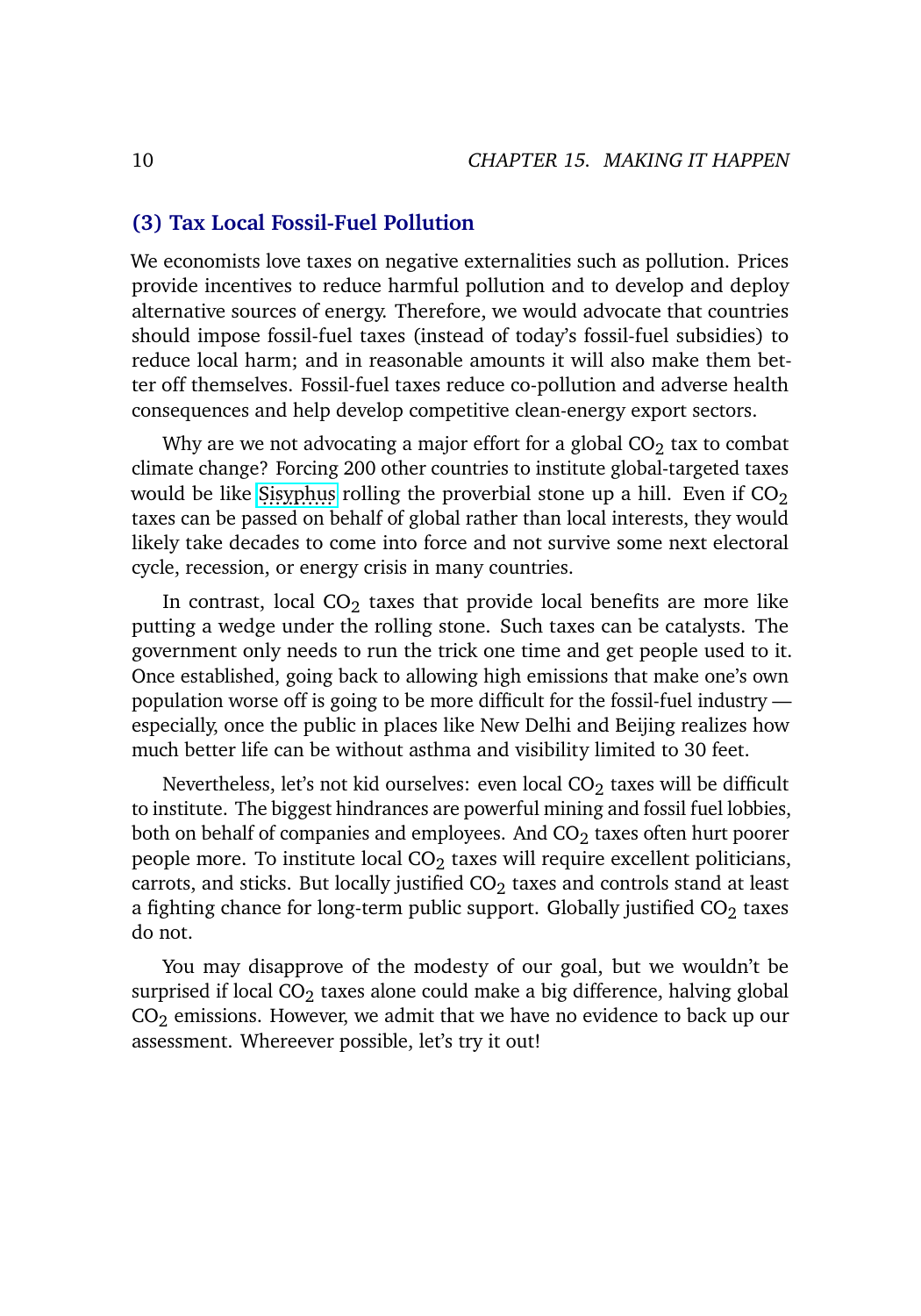#### **anecdote**

Most governments have been deficient in basic tasks. Gratuitous methane leaks from oil&gas wells are low-hanging fruit. Burning off leaking methane would be cheap. However, it remains even cheaper for producers to abandon wells than to appropriately plug them at the end of their lives, and few governments have had the attention bandwidth to do much about it. They should impose harsh penalties. Governments worldwide — especially those in the Middle-East and North America — have been dysfunctional in failing to institute such.

#### **(4) Forestation**

In Chapter 12, we explained that the world is still actively [deforesting.](https://ourworldindata.org/deforestation) Nevertheless, there is also a lot of space to plant more trees elsewhere, including in the United States. A lot of today's forests are simply in the wrong locations, places where poor people need their space for planting subsistence crops.

Forestation has a lot of local environmental benefits, it is widely popular on a bipartisan basis, and it is cheap (to the tune of \$10 per tCO<sub>2</sub>e). There is no reason for countries not to go ahead immediately with spending more money incentivicing the planting of more trees.

It is important that the plan be to harvest the timber. Wood sequesters the  $CO<sub>2</sub>$ . It must not be allowed to burn and decay. And harvesting is what makes the enterprise economically viable in the first place.

There are commercial timber companies that could be subsidized if they lay out a sustainable model, in which they receive reduced-cost access to public lands, grow timber, cut them down, but allow wildlife to move to adjacent parcels. Not every environmentalists will be thrilled about such plans, but many will be. It's a sacrifice well worth making.

We can do more yet. There are better and worse ways to plan  $CO<sub>2</sub>$ consuming plants. (It may also make sense to work on other  $CO<sub>2</sub>$ -absorbing plants, but this is not mutually exclusive.) The forestation enterprise could be made more effective and economical with more research. What trees planted where are economically most promising? As we wrote many times, global warming is a problem that needs to coopt economics, not fight it.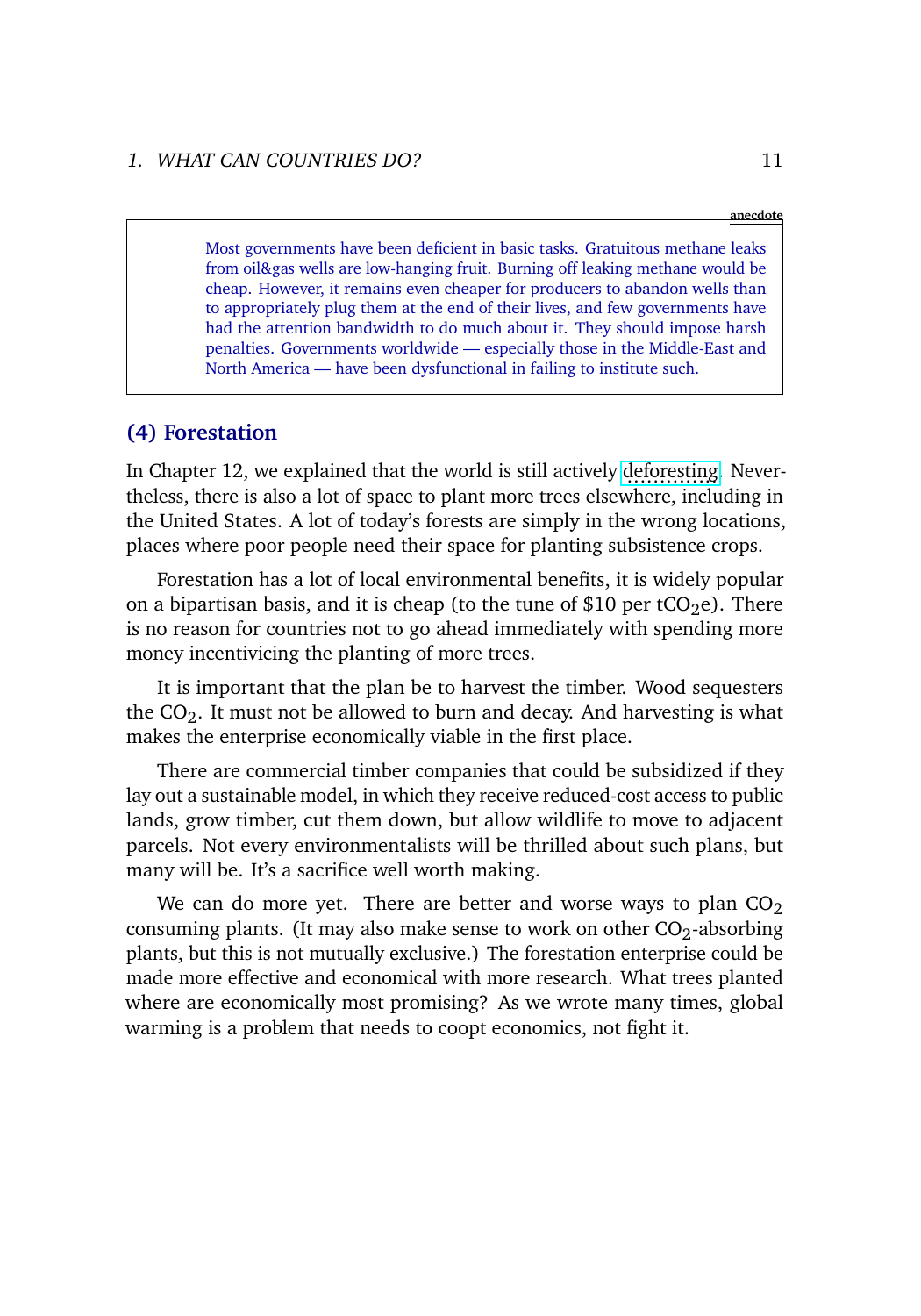#### **(5) Price Electricity By Demand and Supply**



We only cut our  $CO<sub>2</sub>$  emissions to piss off the utilities company.

Wind and solar are already the cheapest forms of power in history. The problem is electricity storage.

But why do we need so much storage in the first place? Part of the reason is because few of us are used to dirt-cheap electricity from 9am to 5pm and expensive electricity from 5pm to 10pm and 5am to 9am. How many of us would be willing to buy smarter appliances and adjust if we could count on saving half of our electricity bills *and* at the same time do good for the environment? And we could make it twice

as expensive for those of us who refuse to adjust. We suspect most of us would learn pretty quickly — and saving money on expensive electricity is something that should appeal even more to countries and people that are poorer.

Governments can help facilitate the switch to demand-sensitive pricing on many levels. They should help electricity companies sign up as many customers as possible to demand-sensitive pricing plans. They should tax fossil-fuel plants to increase their after-hour prices further. They should help make electricity price information ubiquitous. They should open a frequency in the RF spectrum on which providers could broadcast the current and anticipated prices of electricity (the same way we broadcast atomic clock signals and hurricane warnings). They should standardize power-embedded signals and encourage standardized Internet-based two-way signaling of prices and impending customer electricity demands.

Again, our suggestion is for governments not to fight market forces in order to reflect global  $CO<sub>2</sub>$  externalities over decades or centuries. Instead, it is for governments to act as one-time catalysts to bring about the changes that switch consumer habits to consuming when energy is both dirt-cheap and no-dirt-clean — and then to get out of the way as soon as possible.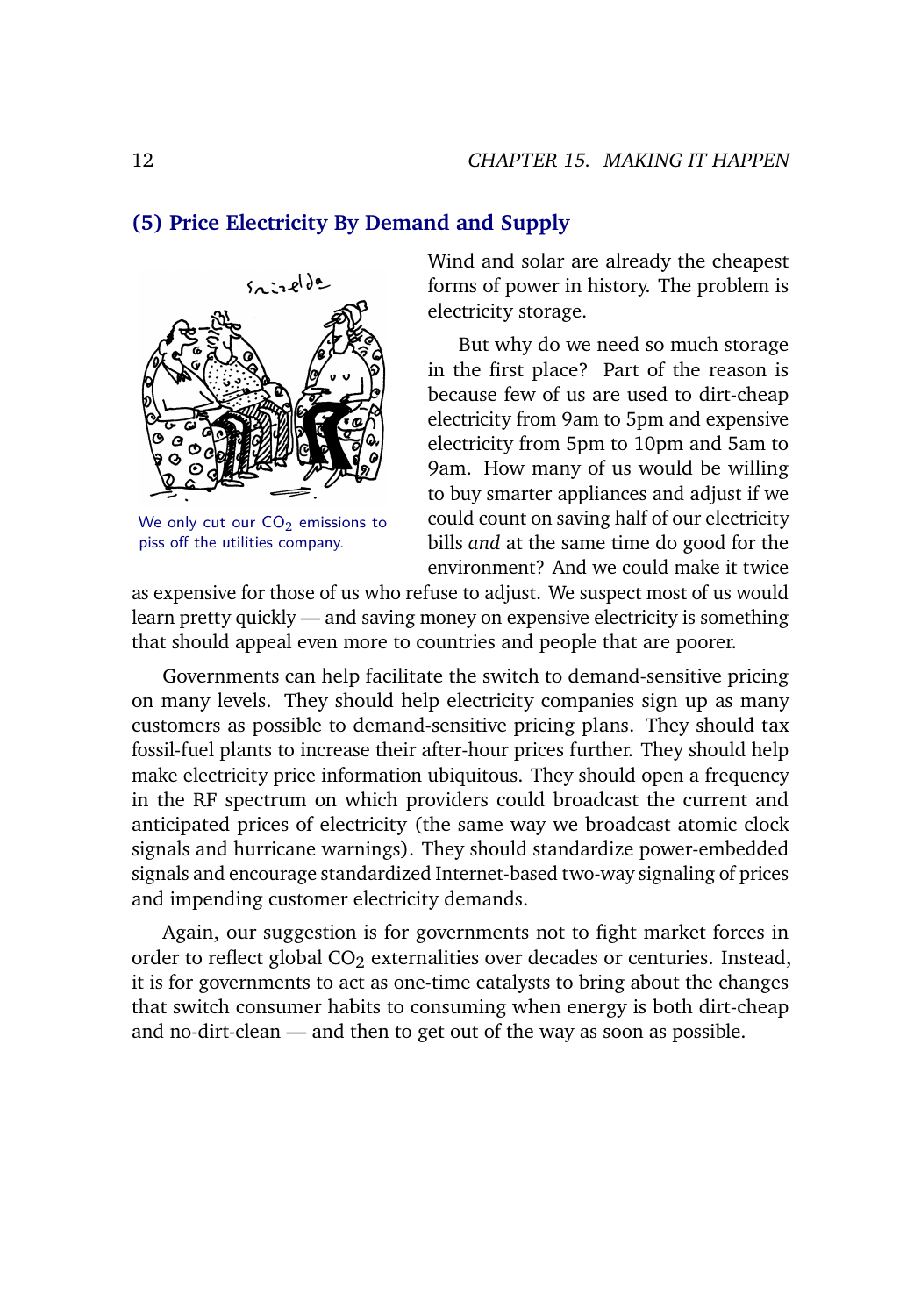#### **(6) Uproot Environmentally Bad Habits**

Many emissions can be cut [without spending a penny.](https://www.cbsnews.com/news/climate-change-methane-natural-gas-oil-emissions) But, as Benjamin Franklin noted, old habits die hard. Many people are not only too busy to worry about changing (a [status quo](https://doi.org/10.1007/BF00055564) bias) but intrinsically distrustful of anyone trying to alter what has worked for them for a long time — even if they barely [remember](https://dx.doi.org/10.1111/j.1430-9134.2002.00379.x) the reasons why they are doing what they are doing in the first place. The good news is that habits can be altered by governments acting as catalysts. Governments can jump-start changes and then get out of the way once habits have changed. Governments won't have to fight this battle forever.

Here are a few important bad habits in the environmental context.

First, most people don't know or don't care about electricity pricing. They have busy lives. They still think of electricity as being *more* expensive during the day rather than the night, which is how it was when coal plants supplied factories with electricity mostly during the day-time. How can we get people to notice and change? If we can get consumers onto time-of-day plans *and* make them aware that electricity is cheap during the day and expensive at night, then we, the people, will probably do all the rest voluntarily.

Second, habits influence agricultural tilling and farming practices (Chapter 11). Turning over the soil reduces weeds and increases yields, but releases more  $CO<sub>2</sub>$  than [No-Till](https://www.usnews.com/news/articles/2016-08-04/could-no-till-farming-reverse-climate-change) farming. Worse, farmers tend to be intrinsically even more conservative and distrustful of government than the average person. How can we nudge farmers to adopt practices that will not cost them much and help improve the environment? We could offer them direct subsidies for better tilling practices and tax them for harmful tilling practices. But the big deal will be to change farming habits. Getting farmers to try out an alternative at least once would be winning more than half the battle.

Third, habits can be based on and reinforce mistrust and myopic consumption patterns. The *[Energy Efficiency Paradox](https://www.epa.gov/sites/default/files/2016-03/documents/2015-03.pdf)* is that most people decline to spend more upfront even when the lifetime energy and cost savings are far greater. For example, a majority of people decline to spend more on energyefficient washing machines, even though they would come out financially better.

Changing habitual behavior patterns is not easy, but it can be done. Here are three possible approaches.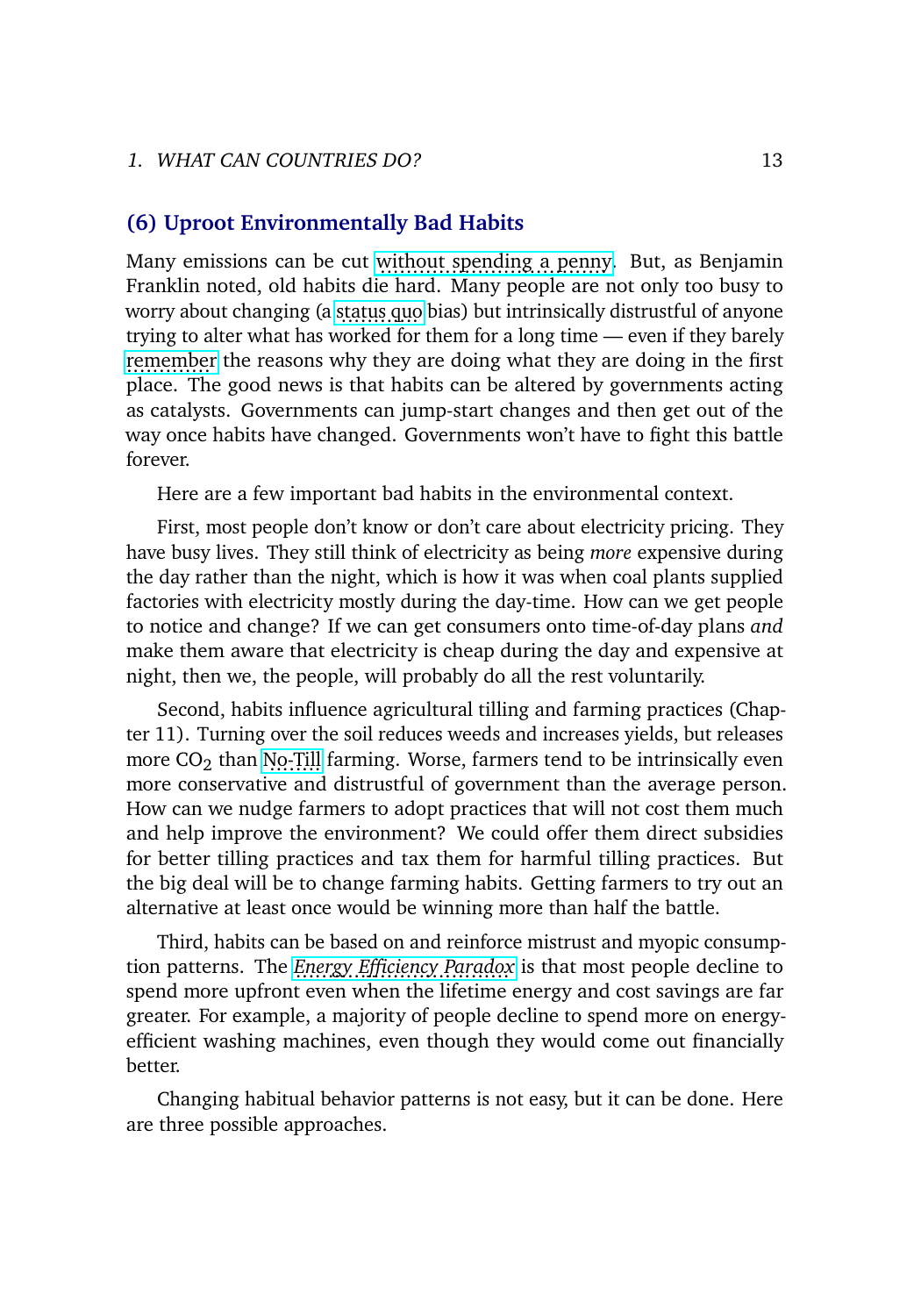#### ➤ **Coercive Mandates**

A forceful way to overcome inertia is to mandate the purchase of more efficient devices. The government effectively forced inferior incandescent bulbs, inferior housing insulation (with building codes), and inferior gasoline engines (with MPG standards) off the market. The flip side of this approach would have been to subsidize LED bulbs, insulation material, and more efficient gasoline engines to make them cheaper. (The two could go together, too.)

An important aspect of coercive mandates is that they help the ultimately better solution steal the appropriate economies of scale from the prevailing worse solution. Economists tend to be skeptical of mandates for good reasons. There is a lot of potential for abuse and unintended consequences. Thus, they are probably best used only if the social disadvantages of the current solution are so large that there is little chance that the government could get it wrong.

#### ➤ **Nudges**

There is often a better, less coercive, and brilliant alternative: [Nudges,](https://en.wikipedia.org/wiki/Nudge_theory) i.e., gentle prods, courtesy of [Richard Thaler](https://en.wikipedia.org/wiki/Richard_Thaler) (a Nobel-Prize winning economist) and [Cass Sunstein.](https://en.wikipedia.org/wiki/Cass_Sunstein)

Nudges are at their most powerful when they can put people's intrinsic inertia to good use by selecting good defaults. In an example, 42,000 households in Germany were asked to choose between a green-energy provider and a fossil-fuel provider for their electricity. The green choice was slightly more expensive. For those households for which the traditional fossil fuel provider was the default, only 7.2% switched to the green alternative. When the green alternative was the default, 69.1% of households chose to stick with it. This was the case even though everyone could choose whatever they wanted.

Thaler and Sunstein also advocate taking advantage of social norms. Many utility companies now include Home Energy Reports in their bills, which tell consumers how their usage compares to that of their neighbors. This tactic has led to remarkably large reductions in energy usage. It can be pushed further in many ways. If someone has switched and saved a lot of money doing so, the government could tell neighbors and friends, or even reward switchers when they themselves tell neighbors and friends. (Some advertisers post rewards for bringing in other customers.)

Nudges can also help overcome an information problem. Why would the government need to tell people that they can save money with better lighting,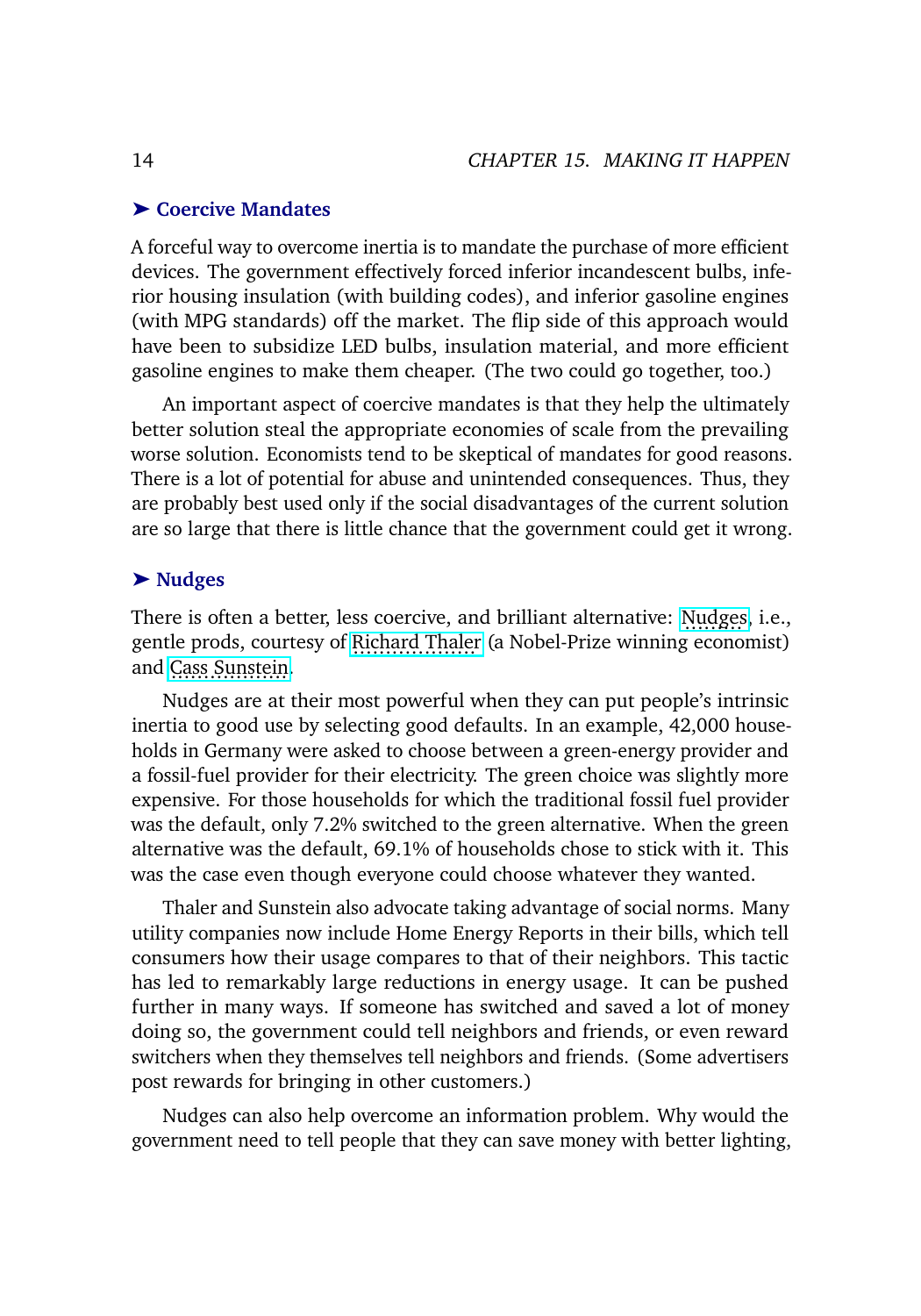insulation, and cars? Are they not smart enough to ask themselves? They may be, but it would be difficult for buyers to compare different products when every seller can measure and claim benefits in their own way. Vendor claims would degenerate into a race to the bottom. In such cases, government can promote better products not by forcing everyone to abandon inferior products, but by disclosing standardized cost estimates. The classic example is the standardized [Monroney sticker on cars,](https://en.wikipedia.org/wiki/Monroney_sticker) which informs shoppers of fuel efficiency. In many cases, information disclosure is cheap for sellers and salient to consumers. Of course, it does not work everywhere. In some cases, too much good intent can lead to uselessness — as everyone who has ever had to sign 120 disclosure documents when obtaining a mortgage can attest.

Nudges can be brilliant and cost next to nothing. It's just that someone more clever than us has to think of them in the first place and then implement them.

#### ➤ **Product Introduction**

Governments can also help implement beneficial social changes in the same ways that companies try to increase their sales:

**Advertising** is the most common way to make the public aware of changes.

- **Price discounts** for early adopters of better climate practices make it easier to try out different practices. For a time, governments should subsidize electricity consumption during the day and tax it at night, *beyond* what is otherwise optimal, making cheap daytime electricity even cheaper. It's the same strategy by which [Uber](https://en.wikipedia.org/wiki/Uber) weaned us from taxis and alerted us to its presence. Uber rides started out cheap but they [no longer are.](https://www.consumerreports.org/personal-finance/uber-vs-taxi-which-is-cheaper/)
- **Guarantees** for those who are willing to adopt new practices can reduce the fear of the unknown unknowns. For instance, there should be strong one-time "no-worse-off " guarantees for all farmers who are willing to try out more environmentally friendly tilling practices.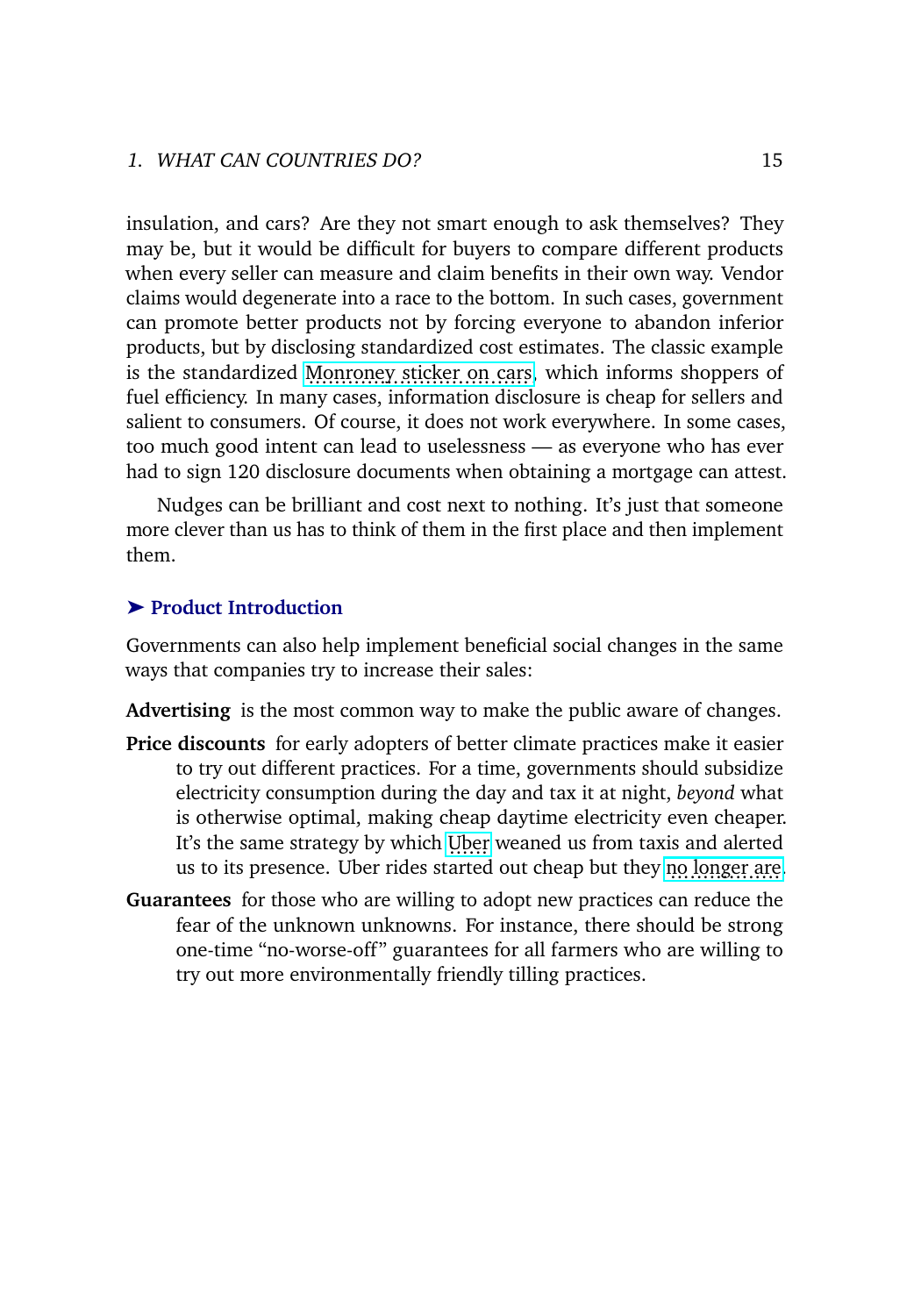#### **(7) Reverse Bad Technological Lock-In**

There are many cases in which economies suffer from [Technological Lock-in.](https://wiki.mises.org/wiki/Technology_lock-in) These are situations in which the economy is too committed to an existing technology to allow it to change to a better one. At some point, when the social benefits of a switch become much higher than the one-time transition costs, then governments should step in to make us better off. Here are two examples: lighting and cars.

Just one decade ago, LED light bulbs cost about three to five times as much as incandescent light bulbs. However, their lifetime cost was only onefifth as high. LED bulbs last longer and consume less energy. Nonetheless, the aforementioned energy efficiency paradox kept most consumers using incandescent bulbs. In turn, this buying pattern maintained economies of scale in incandescent production and reduced economies of scale in LED production.

In 2007, the Bush government banned the manufacture of particularly inefficient household light bulbs.<sup>[2](#page-37-0)</sup> After some detours,<sup>[3](#page-37-0)</sup> the end result is that today's LED bulbs have become cheaper to purchase than incandescent bulbs ever were! Competitive incentives and mass production have worked wonders for per-unit production costs. When incandescent bulbs ruled the market, they had the existing economies of scale on their side. Now LED bulbs have them. Who could argue with the result? Cheaper, better, less polluting!

Take another example. For the longest time, gasoline cars were thought to be irreplaceable. Their production had economies of scale. Yet it has become increasingly clear that electric cars are superior. Combustion cars have served civilization well for a century, but their time has passed. The problem is: How can electric cars overcome the advantages of gasoline cars in terms of mass production, available infrastructure (especially gas stations), and consumer familiarity?

Governments helped. They did not invent electric cars, but they did support relevant fundamental R&D for many years. They also offered generous

<sup>&</sup>lt;sup>2</sup>We would not have advocated for an outright ban, analogous to an infinite tax, but merely for a much higher tax instead.

 ${}^{3}$ In hindsight, the mandate may have been three years too early, because LED needed a few more years to overcome the advantages of fluorescent bulbs, another technology. However, without the mandate, the development incentives would have been lower and it could have taken a decade.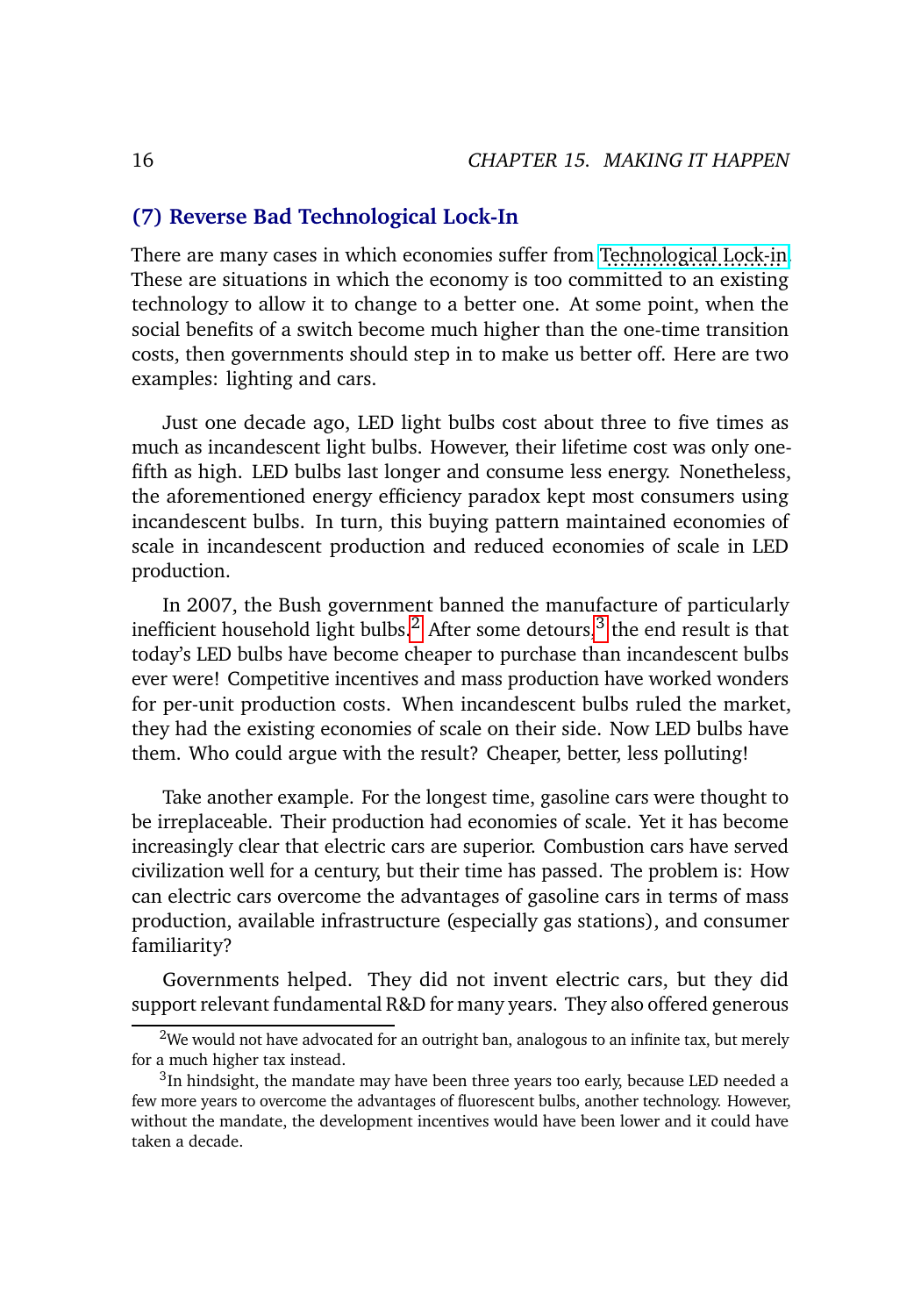subsidies to car makers for early zero-emission cars. We all know what happened next. Tesla showed the world that electric cars are not only more efficient and pollution-free but also no more expensive than gasoline cars, courtesy of the economics of mass production and falling battery costs. Soon, electric cars will be cheaper. Every car maker on the planet is now planning to phase out combustion engine cars by the end of this decade.

With the exception of the fossil-fuel industry and combustion-engine makers, everyone has won. Perhaps best of all, having acted as the catalyst that drove the switch from a worse equilibrium to a better one, government is now no longer needed. Its job is done. It can now get out of the business of deciding winners and losers and let market forces take over.

#### **(8) Coordinate Transitions**

Technological lockin is especially severe when it comes to problems that require many simultaneous changes. Selling electric cars requires public charging stations. Tesla not only had to invent practical electric cars, but it also had to



Strength and speed are useful, son, but coordination is crucial!

install a charging network, because there were no electric gas stations. Other car makers are still working on the problem. To build profitable charging stations requires widespread adoption of electric vehicles. A classic chickenand-egg problem!

Let's zoom out to a wider perspective. There are two coordination problems that are so paramount that they could make or break the transition to a clean energy economy, and only government is in a position to move them along.

The first is the capacity of the electric grid. It has served us well in the past, but it has grown into a messy tangle of poor interconnections dominated by local regulations and interests. Without the ability to connect to a grid that can make good use of clean electricity, it makes little sense to generate more clean electricity. Making it cheap for clean-electricity providers to sell electricity into the grid is of first-order importance and requires national involvement.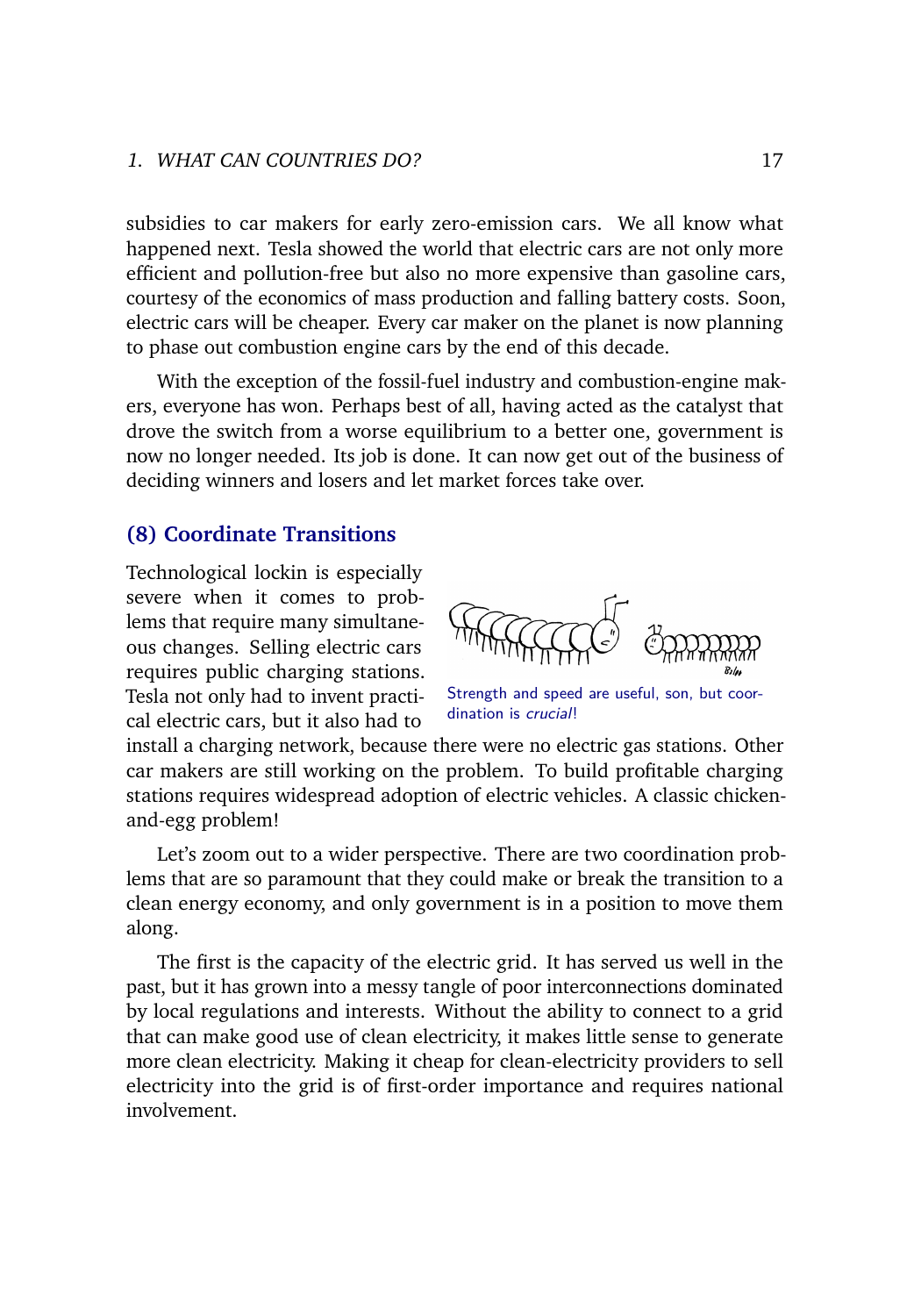The second is the coordination of electricity supply and demand. We need a universal open bidirectional communications protocol for generators, end-consumers, and storage on the electric grid. Establishing a protocol is harder than it appears. It requires addressing issues such as geography (which price matters to what house?), time (what is the price now and what will it likely be?), and cyber-security (how can the grid mitigate wrong and/or malicious signals?).

One example we mentioned earlier that requires coordination is the build out of charging stations in conjunction with the growth of electric vehicles. In a comprehensive article, t<u>he Economist</u> states, "Look beyond the glamorous, high-tech filled automobiles and a merciless bottleneck appears. Governments are only waking up to the problem. Put simply: how will all the electric cares get charged? The current number of public chargers - 1.3 million - cannot begin to satisfy the demands of the world's rapidly expanding electric fleet."

Our governments need to tackle both problems.

### **(9) Reduce Green Red Tape**

Real-world governments enact not only useful regulations, but also many bad ones. Many start out good but turn bad over time. Economists consider this examples of [unintended consequences.](https://en.wikipedia.org/wiki/Unintended_consequences)



I kind of regret objecting so strongly to the wind farm they originally had planned

Most of us (especially our lawyers) like the ability to sue parties that harm us, but the law can also become our own worst enemy. Most environmentalists want wind power, just n<u>ọt in their own backyard</u>s. The typical wind project in the United States already takes over a decade (!) to get lease approvals and permits. This is one reason why American offshore wind capacity is less than 5% of Europe's.

Yet even in Europe, neighbors don't like

rumbling from windmills. Farmers and fishermen often [don't like](https://www.wsj.com/articles/clean-energy-fossil-fuels-protests-11626094401) windmills, either. In America, offshore wind opponents are often the [wealthy and power](https://www.danspapers.com/2019/09/kennedys-used-their-power-to-kill-wind-farm/) [ful](https://www.danspapers.com/2019/09/kennedys-used-their-power-to-kill-wind-farm/) who live the near the shorelines. But what is the alternative? Yes, someone may deserve consideration even in the case of clean wind power, but year-long lawsuits are not the ideal way to handle the problem.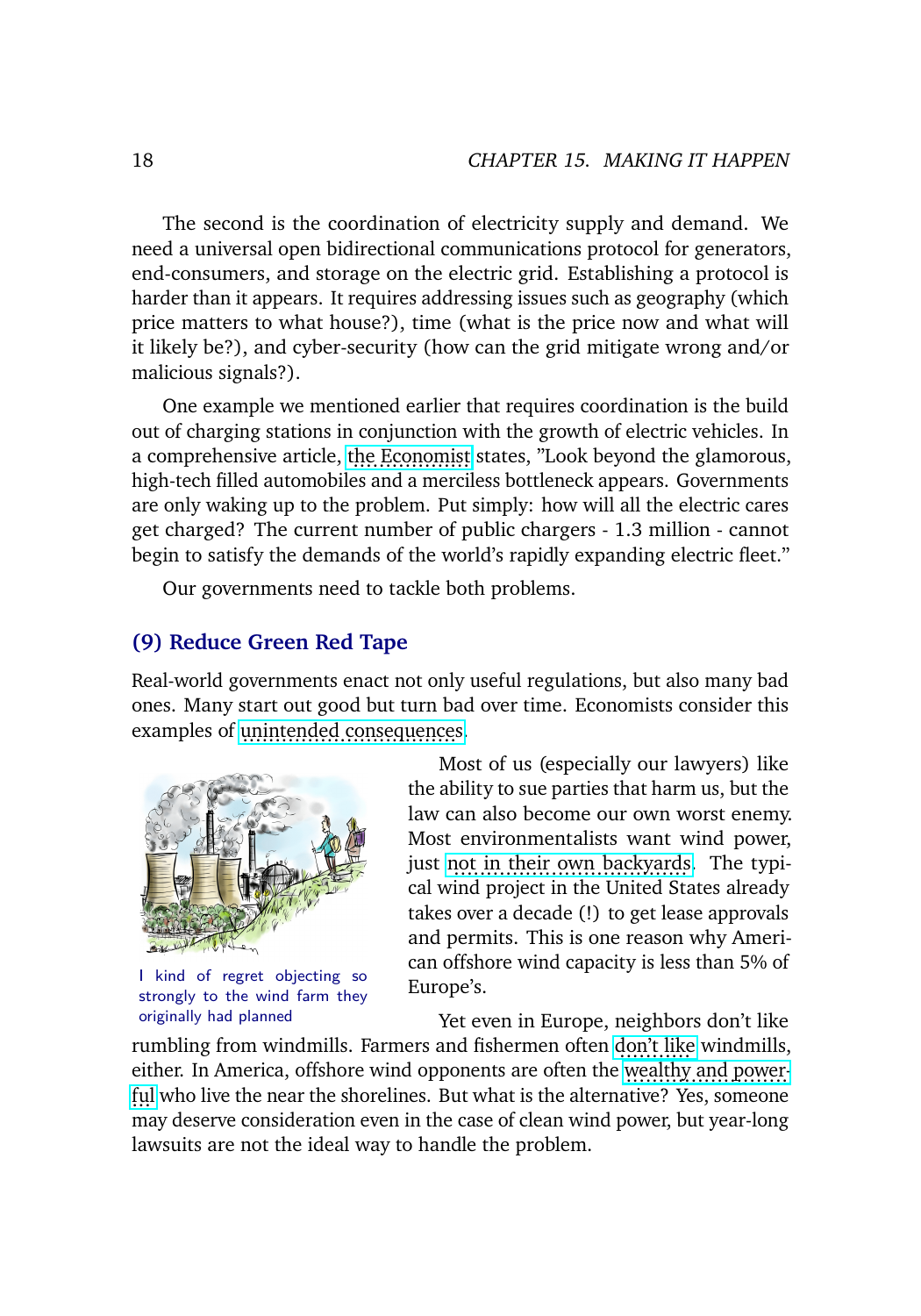Most of us environmentalists like clean cars and clean grids. As we explained in Chapter 10, the necessary batteries are made out of cobalt, nickel, and lithium today. Without a lot more of these elements, there will be no clean-energy transition. Yet, few of us environmentalists like mining — but civilization's choice now is between more mining and no energy transition. We can't have our cake and eat it, too. Of course, we should not want unregulated mining—that would also be a terrible idea. However, it now takes  $16(!)$  years [to approve the average global mining project](https://www.economist.com/briefing/2021/06/12/the-bottlenecks-which-could-constrain-emission-cuts) (*before* it can start breaking ground). We must make green-related mining decisions better and faster.

**anecdote**

Nevada has some of the richest Lithium sources in the world. The environmental harm of lithium mines are modest (unlike, say, for lead, gold, or coal mines). Alas, standing in mid 2021, new Lithium mines in Nevada have hit some "minor" snags:

**[Ioneer Corp](https://apnews.com/article/business-government-and-politics-environment-and-nature-oregon-nevada-d0a03937806c5bf50878ccf26326bb4e)** wants to build a mine halfway between Reno and Las Vegas. Unfortunately, three years into the process, the U.S. Fish and Wildlife Services discovered a rare plant named [Tiehm's buckwheat,](https://en.wikipedia.org/wiki/Eriogonum_tiehmii) and later named it an endangered species.

[Lithium Nevada Corp](https://apnews.com/article/business-government-and-politics-environment-and-nature-oregon-nevada-d0a03937806c5bf50878ccf26326bb4e) wants to build a 20,000 acre mine in the Thacker Pass. Unfortunately, the Reno-Sparks Indian colony, about 300 miles southeast of the project, has filed a lawsuit based on the [National Historic Preservation Act](https://en.wikipedia.org/wiki/National_Historic_Preservation_Act_of_1966) (plus some process violations about environmental approvals). It is where Native Americans in the late 1800s hid and were [slaughtered](https://en.wikipedia.org/wiki/Thacker_Pass_Lithium_Mine) by U.S. soldiers. The relevant area is only half an acre.

The environmental harms may be modest and plausibly resolvable. The economic harms of the law suits are not. They could take years to resolve.

We like safety, fairness, and competitive regulations, but these regulations also prevent new competitors from entering. For example, today only utilities are allowed to buy energy from the grid. You cannot build a wind farm to power a data center if it also needs occasional backup from the grid. Don't ask how difficult it would be for a data center to obtain utility status. (And don't ask how many different agencies and bodies have to approve anything that wants to be connected to the grid or wants to extend the grid.)

We like *extremely* stringent safety regulations for nuclear power, but it seems as if the NRC considers reactors safest when they are not built. It has become impossible in many countries to design and build better and safer plants. The time, effort, and uncertainty to get regulatory approvals have killed off most of the nuclear construction industry over the last five decades.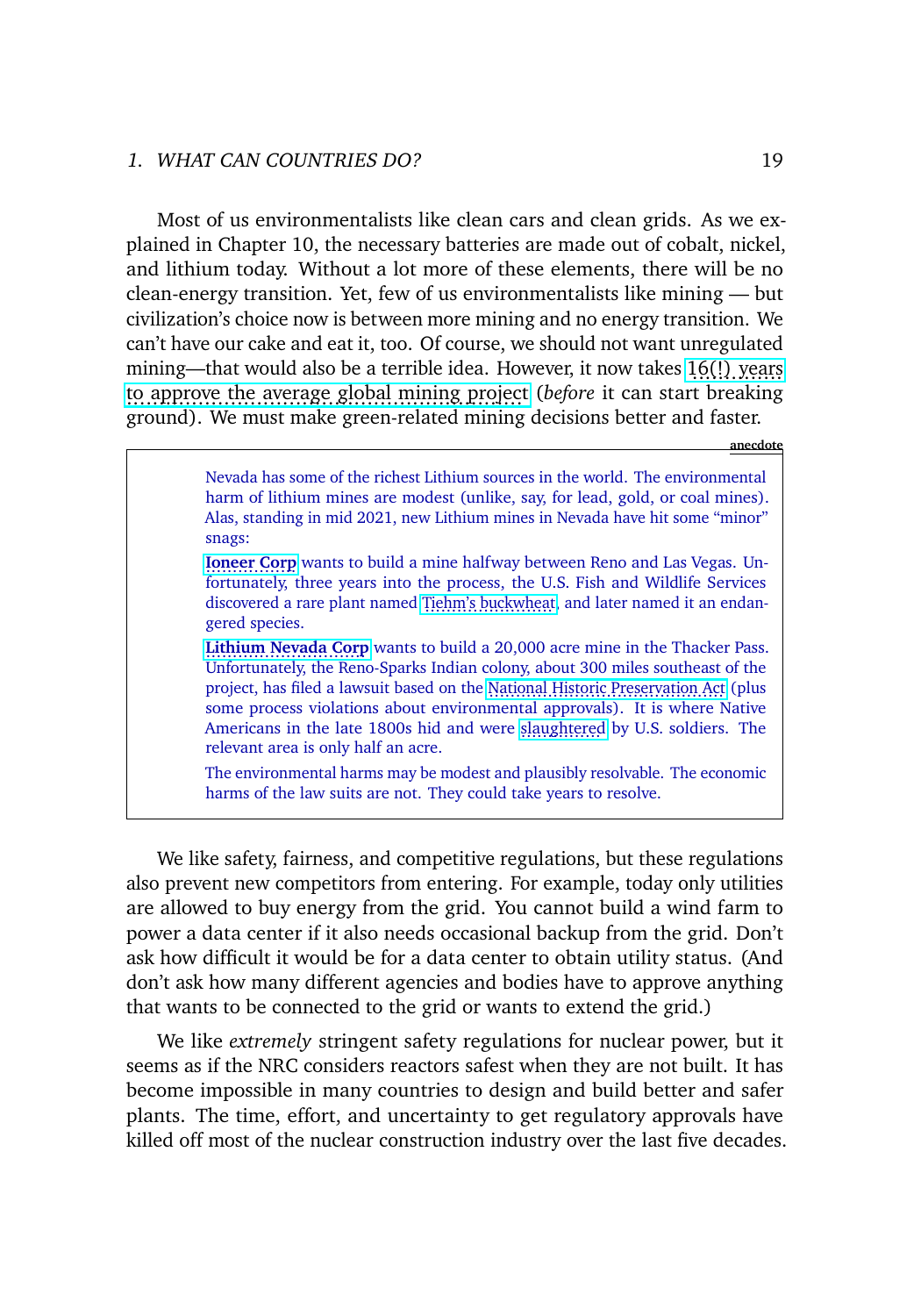We are keeping our fingers crossed that [Terrapower'](http://www.terrapower.com)s new Wyoming plant will be able to overcome the hurdles and build the safest nuclear power plant in the world.

Good regulations are not easy. They require constant struggling. Unfortunately, once in place, even bad rules are difficult to overturn. How many unnecessary stop signs have ever been taken down when traffic patterns changed later? Business as usual has become too slow to deal with the world's climate crisis. The rate of regulatory evaluation and change has to be accelerated when it comes to environmentally better solutions.

### ➤ **Concierge Services**

Many regulations make sense by themselves but not when considered in conjunction with hundreds of others. Figuring out how to start a new cleanenergy project is only slightly less painful than a root canal. If we want clean energy, we have to try to entice more competition by making it easier. Governments should:

- Guarantee regulatory "concierge" service, an assigned shepherd with expertise in the regulatory and permission processes and good connections to the relevant agencies, who can facilitate much faster reviews by agencies ideally with firm short deadlines and without undue compromises on safety and environmental standards.
- Guarantee and pay for the interconnection of a new entrants' first plant into the electricity grid.
- Guarantee a stated price for a fixed amount of *clean* dispatchable electric energy over the first decade. The specific terms (e.g., time-related pricing) can be revised every five years. They could even be auctioned off.

This model contrasts with the current *modus operandi*, in which the government funds plants, mostly by incumbents who know how to navigate the process and who have placed past and future employees into the key government posts.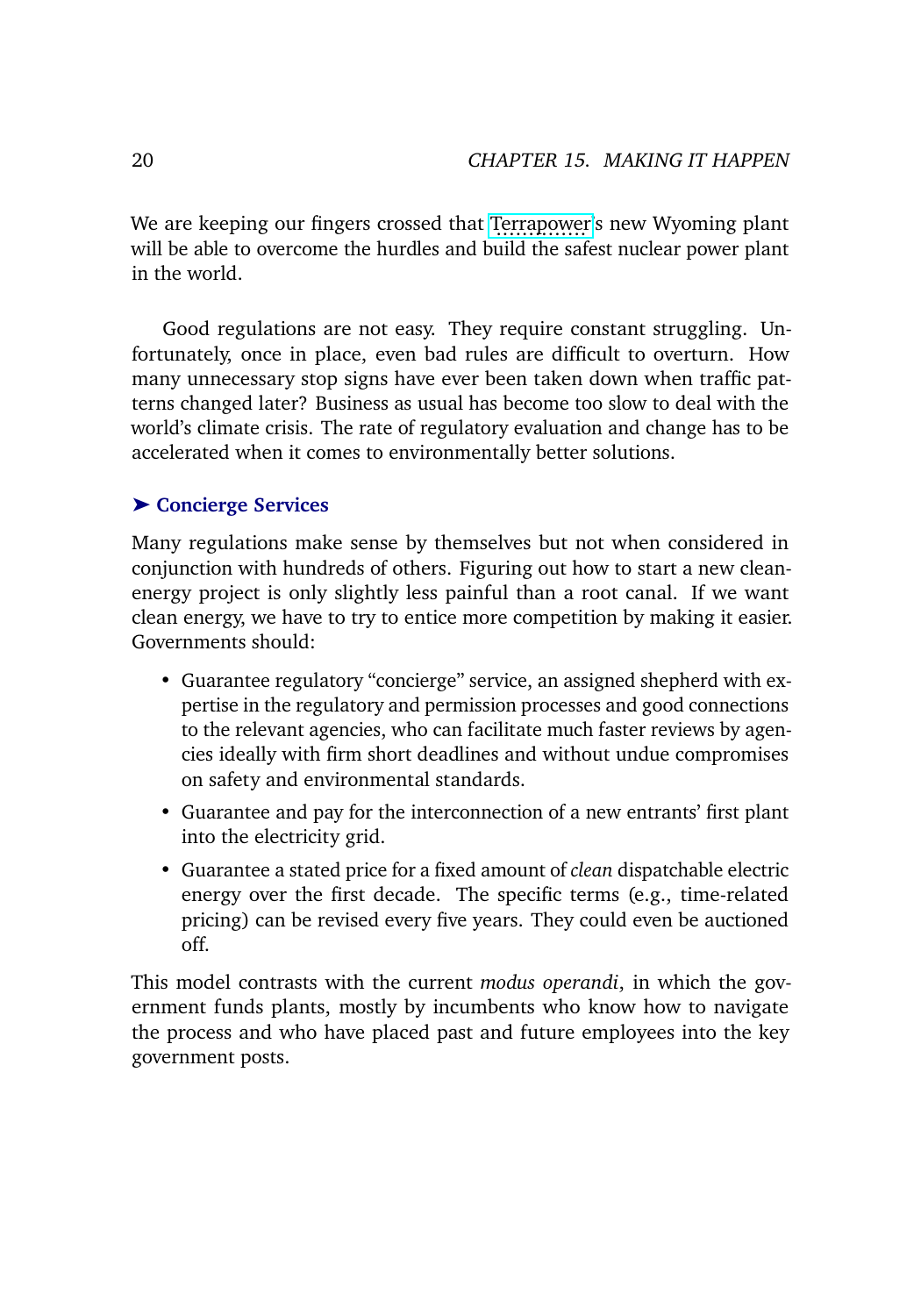#### **(10) Lease Out Land for Solar and Wind**

The Federal government owns over a [quarter](https://sgp.fas.org/crs/misc/R42346.pdf) of all the land in the United States, much in sparsely populated states in the West. In Nevada, the government owns 80% of all the land — prime locations for wind and solar farms without great alternative uses. This is also the case in many other countries: governments typically own their countries' deserts and mountains.

An immediate step would be to make it easy for clean-energy developers to lease such land cheaply for 30-50 years if it is for the purpose of building wind and solar farms, with penalties for non-use.

Good News Update in August 2021: [More Federal land leasing for clean](https://www.reuters.com/world/us/exclusive-biden-administration-aims-cut-costs-solar-wind-projects-public-land-2021-08-31/) [energy projects has just been made policy in the U.S.!](https://www.reuters.com/world/us/exclusive-biden-administration-aims-cut-costs-solar-wind-projects-public-land-2021-08-31/)

### **(11) Kill the Worst Emitters**

Among the lowest hanging fruit is shutting down the worst polluters. They are also remarkably easy to identify.

#### ➤ **Methane**

Natural gas is worse than suggested by its plant emissions. Indeed, it may be no c<u>leaner than coa</u>l! This is because too many wells and some pipelines are leaking methane. It is a world-wide problem. Fortunately, the majority of emissions comes from a [minority](https://arstechnica.com/science/2021/08/most-of-the-power-sectors-emissions-come-from-a-small-minority-of-plants/) of locations. Even better, satellites make large emitters easy to detect. Governments should immediately send crews to flame off or close the leaks. It can be decided later who has to pay for the cost. If need be, allow private-party lawyers to sue for recovery and retain some of the settlement.

#### ➤ **Coal**

New coal plants are bad, because they release a lot of  $CO<sub>2</sub>$ . However, old coal plants are worse. They release not only  $CO<sub>2</sub>$  but also many other harmful pollutants. Many of these old coal plants are barely economical to run even without fossil fuel taxes. Thus, governments should push them over the edge and immediately close them. With appropriate one-time subsidies and special waivers for many regulatory delays, cleaner plants could substitute for the lost power relatively quickly in many countries. If the subsidies are based on, say, 2015 emissions, they would also not create perverse incentives to build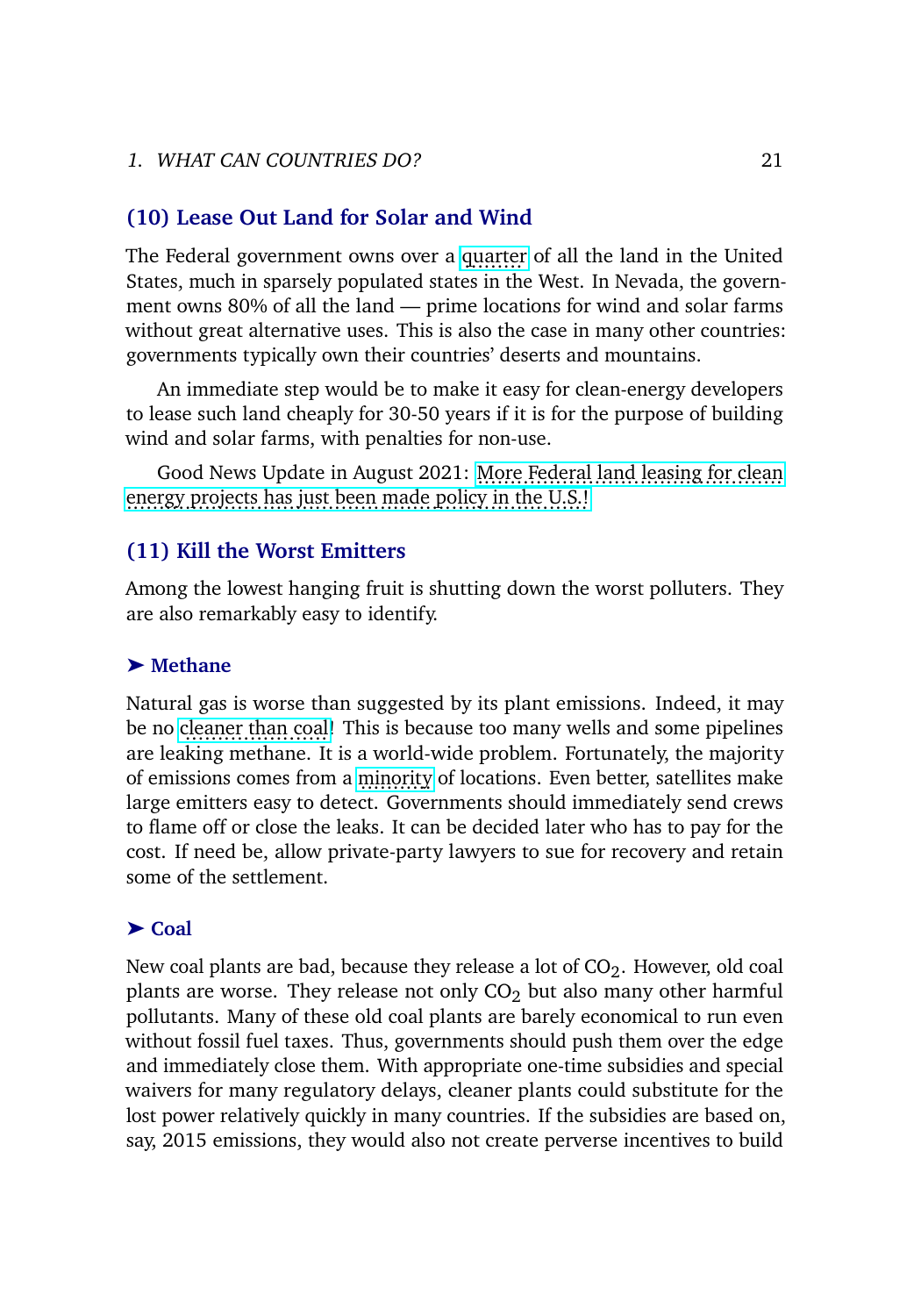more polluting plants. Yes, such programs cost money — but they are worth it even for local citizens (and, of course, for the world at large).

(We wish we had good ideas how to stop the imminent construction of coal plants in China, India, and beyond. We do not. What a missed opportunity for the world.)

#### **(12) Negotiate** *Some* **International Agreements**

Most international treaties are not low-hanging fruit. Negotiating over  $CO<sub>2</sub>$ emissions seems largely futile to us.

However, there are situations in which international negotiations could work. Our favorite one is methane emissions control that would make it in the interest of countries to eliminate [super-emitters.](https://www.bbc.com/future/article/20210805-the-search-for-the-worlds-largest-methane-sources) The cost of plugging or flaming off leaks for the worst emitters is low (relative to the worldwide harm) and their actions can be easily verified by satellites. An international treaty, in which rich countries could share some of the cost, could speed this along.

### **(13) Adapt?**

Adaptation to climate change will greatly reduce its harmful effects. It is why hurricanes (Chapter 3) kill far fewer people today than they did 100 years ago. It is why most earthquakes in California have become nuisances rather than catastrophes. It is why Venice and the Netherlands are still above water. The [Global Commission on Adaptation 2019 Report](https://gca.org/reports/) estimates that investing \$1.8 trillion globally from 2020 to 2030 could generate \$3.5 trillion in total benefits – a hefty return on investment when considered from a social perspective!

Yet our book has barely touched on adaptation. There is a reason to this madness. Most of the time, it is in the interest of the involved parties to adapt. It is (or at least should be<sup>[4](#page-37-0)</sup>) in the interest of people not to build houses on the ocean shore at zero elevation or next to dry forests that will burn sooner or later. It is in the interest of countries to build warning systems, dykes, and fire control systems. Adaptation is not really a global problem plagued by a global externality, like climate change, which is the subject of our book.

<sup>&</sup>lt;sup>4</sup>Some well-meant government insurance schemes have created a [moral hazard](https://en.wikipedia.org/wiki/Moral_hazard) that will make the matter worse in the future.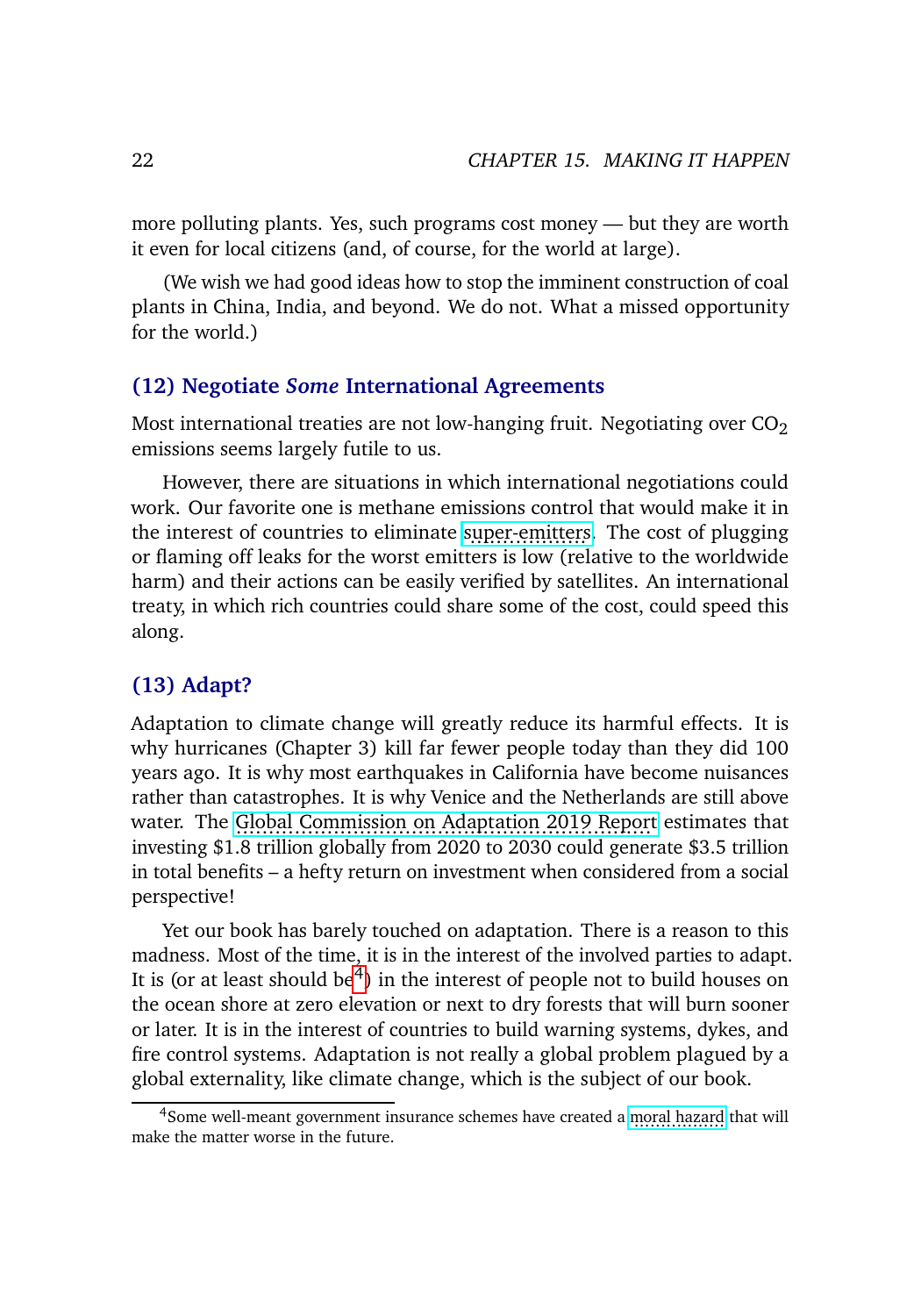Could adaptation be dangerous by substituting for the necessary global fossil fuel detox? Maybe. But we cannot steer the boat (i.e., Earth) back so quickly that we won't need adaptation. And we wouldn't want people not to protect themselves.

With a nod to the Buddha, as far as global adaptation goes, "it is what it is" (or "it will be what it will be"). And as far as our book goes, it is already too long, so we have to punt on this important subject.

#### **(14) Crises Beyond Climate Change?**

Bjorn Lomborg has a whole l<u>ist of global problem</u>s that are worth tackling. For the most part, he concludes that fighting climate change through ordinary means today gives too little bang for the buck. (At least, it used to be too expensive. With improvements in technology, which he also predicted, the tradeoffs are shifting.) Other environmental issues brought about largely but not only by our global population explosion — like eradicating global hunger or [malaria](https://www.thelancet.com/journals/langlo/article/PIIS2214-109X%2813%2970002-0/fulltext) — are comparably much cheaper. They could be accomplished for a tiny fraction of the cost of premature decarbonization..

It is difficult to choose among worthy causes for humanity and beyond. [habitat destruction,](https://en.wikipedia.org/wiki/Habitat_destruction) [species extinction,](https://en.wikipedia.org/wiki/Holocene_extinction) and [overfishing](https://en.wikipedia.org/wiki/Over fishing) are examples of impacts that extend beyond the human species. How can we weigh the misery of [3.](https://www.worldhunger.org/world-child-hunger-facts/) [to 6 million children starving to death](https://www.worldhunger.org/world-child-hunger-facts/) or [half a million children dying from](https://www.unicefusa.org/press/releases/despite-progress-1500-african-children-die-daily-malaria/8240) [malaria](https://www.unicefusa.org/press/releases/despite-progress-1500-african-children-die-daily-malaria/8240) every year today against the misery of a potentially looming climate catastrophe?

Ideally, "we" would tackle all these problems. As economists, we are schooled in the science of scarcity and tradeoffs. As humans, we find it difficult to judge which miseries are more important than others. These are questions of ethics, and the moral dilemmas posed by these questions weigh heavily on us.

Yet, if our book's main thesis is correct, there really are no tradeoffs between the world spending resources on fighting climate-change vs. fighting, say, extreme poverty. This is because there is no world decision-maker who would trade them off. These very real problems are not going to be solved by a social world planner. They will have to be solved by a collection of about 200 self-interested nation states, thousands of governments, about 1 billion richer people in OECD countries, and about 7 billion poorer people in non-OECD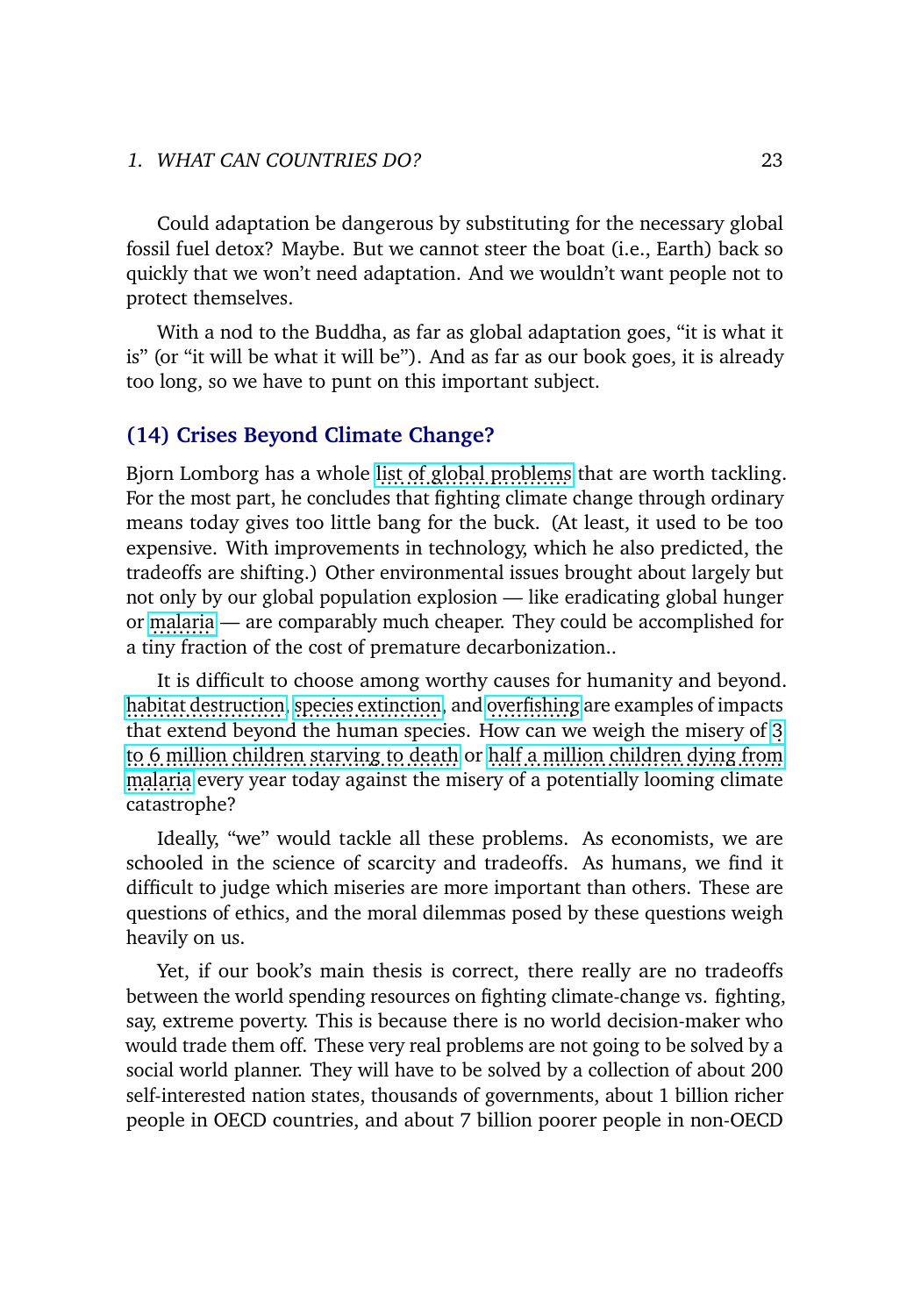countries. The only way to change the world is to influence the tradeoffs that these individual parties face.

## **2 What Can Individuals Do?**

We now shift to considering voluntary choices made by individuals — good choices and bad choices; choices that could make a disproportionate difference and choices that will not.

### **(1) Change Your Behavior?!**

There have been many bestsellers that have held forth about how to reduce your [carbon footprint.](https://en.wikipedia.org/wiki/Carbon_footprint) They sell many copies to the faithful, but they are misguided. They would be amusing distractions if only the issues were not so serious, if only the beliefs were not so widely held, and if only the diversions would not delay what really needs to be done.

Why haven't most people voluntarily changed their behavior? Is the problem that they just don't realize how they can reduce their personal carbon footprints or how much it would help the environment?

We would love people to change their ways selflessly, but it's unrealistic. Economics suggests that not enough people will do so if it is not in their self-interest. This implies also that clean energy must not be much more expensive than dirty energy to achieve widespread adoption. It is a fallacy to think that voluntary changes against personal self-interests could transform the world. It won't happen. Don't shoot the messenger. It's not our fault. We did not design the world this way.

Part of our skepticism stems from the fact that behavioral changes significant enough to affect climate would not only have to be widespread but also long-lived. Otherwise, changes have little impact — in fact, almost surely only an immeasurably small impact. Even large changes in response to a crisis lasting only a few years would barely move the needle.

#### ➤ **A Historic Carbon Footprint List**

Still don't believe us? In his classic and still prescient book [Sustainable Energy](https://www.withouthotair.com/) [Without the Hot Air](https://www.withouthotair.com/) published more than a decade ago and which inspired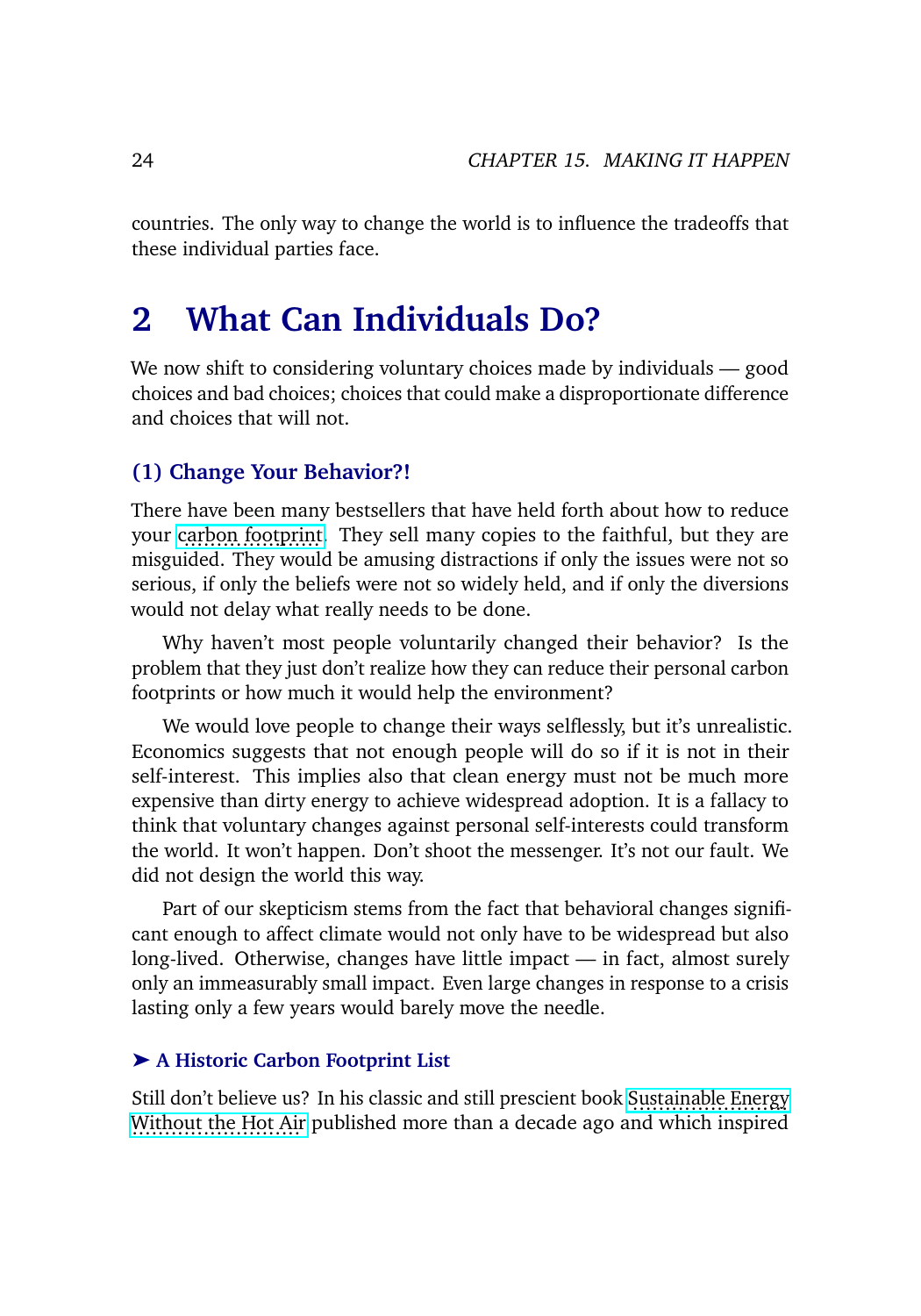#### 2. WHAT CAN INDIVIDUALS DO? 25

us greatly, David MacKay recommended that individuals adopt the following good practices:

- Put on a woolly sweater in winter and turn down your heating's thermostat (to 15°C or 17°C, say). Put individual thermostats on all radiators. Make sure the heating's off when no one's at home. Do the same at work.
- Read all your meters (gas, electricity, water) every week, and identify easy changes to reduce consumption (e.g., switching things off). Compare the results competitively with a friend. Read the meters at your place of work, too, thereby creating a perpetual live-energy audit.
- Stop flying. $5$
- Drive less, drive more slowly, drive more gently, carpool, use an electric car, join a car club, cycle, walk, use trains and buses.
- Keep using old gadgets (e.g., cell phones); don't replace them early.
- Change lights to fluorescent or LED.
- Don't buy clutter. Avoid packaging.
- Eat vegetarian six days out of seven.

None of these recommendations should come as a surprise. They are about as widely known as "eat less sugar and exercise more — it's good for you." The appendix summarizes similar but more lists from the EPA and other climate-conscious websites.

The sad fact is that these suggestions read a lot like New Year's Resolutions or diet plans. They begin with great excitement and commitment but then fade quickly. Unfortunately, evanescence won't work for climate change. The necessary behavioral modification must last multiple lifetimes, because even future generations will have to adopt them; and they must occur not just in the West but all over the world.

Reading through the list today, we note that the only one that has had widespread and lasting impact is switching lights — and it is not due to environmental aspirations. It is due to technological improvements and mass production that have made LEDs both cheaper and better than incandescent

<sup>&</sup>lt;sup>5</sup>Recall Chapter 1. Flying is probably the fastest way for an individual to rapidly increase her carbon footprint. Cutting airplane travel is more important than everything else on this list — even for environmentalists.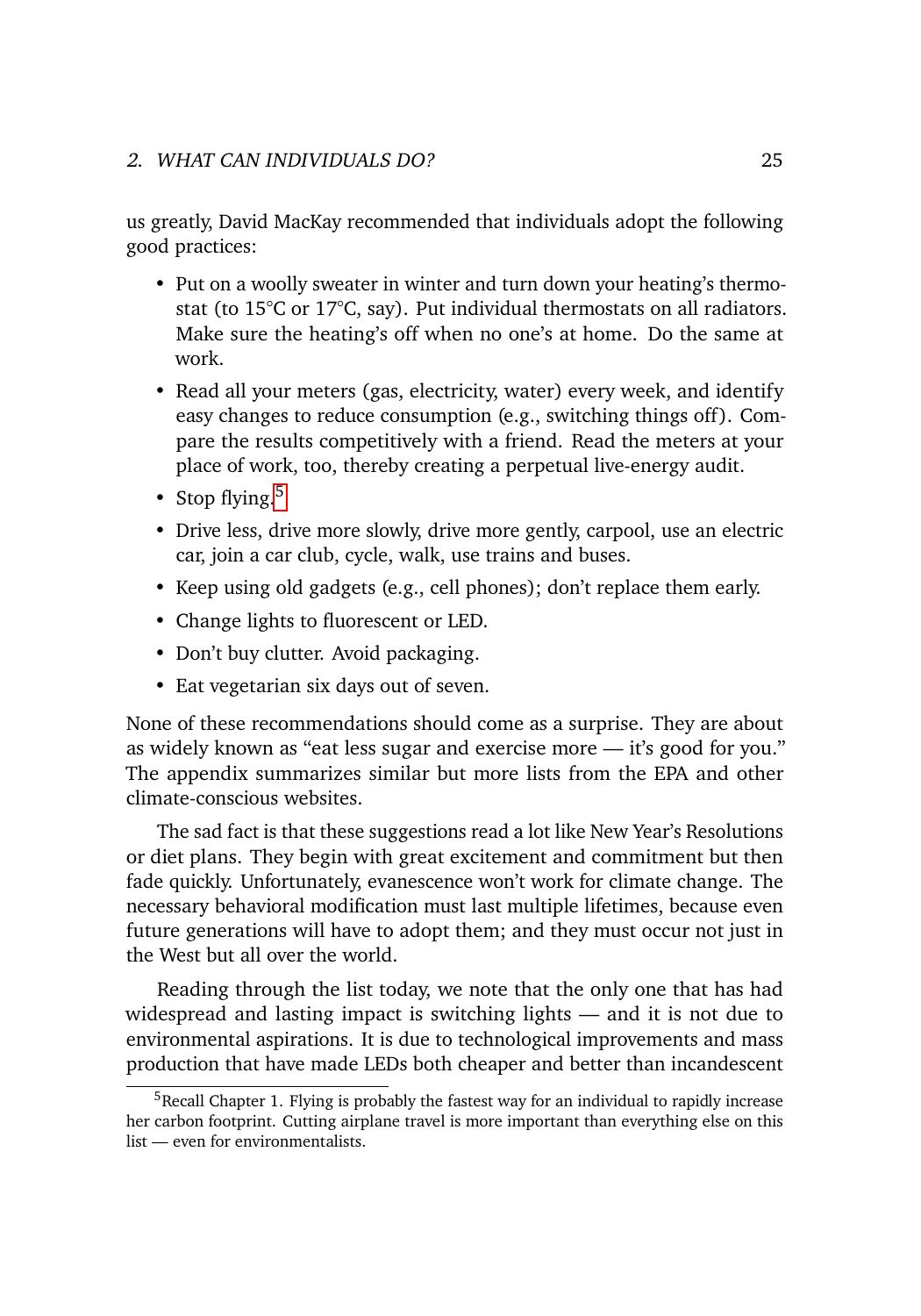lights. Electric cars are about to become a second example of a technological transition. Of the entire list, only the ones due to technological change will have worked. Even the more modest "sweater" recommendation is a no-go. Comfort and self-interest come first when it comes to large populations.

#### ➤ **Setting an Example**

What about setting an example? Of course, if you are the Pope, the Archbishop of Canterbury, or the Orthodox Ecumenical Patriarch, your example and [joint](https://www.reuters.com/business/environment/worlds-top-three-christian-leaders-climate-appeal-ahead-un-summit-2021-09-07/) [appeal](https://www.reuters.com/business/environment/worlds-top-three-christian-leaders-climate-appeal-ahead-un-summit-2021-09-07/) may matter. However, if you are like the rest of us, don't overestimate your importance. Frankly, the world does not care what your thermometer reads or whether you eat vegetarian or not. Of course, none of MacKay's recommendations are bad — most of them are outright healthy for you, and we encourage you to follow them. (And please exercise more, too.) Just don't think that your actions and those of your friends will make a difference to the  $CO<sub>2</sub>$  concentration in the atmosphere. The statement "if everyone did it" is a fallacy. (If everyone does it, it will have nothing to do with you; your eating steak won't change everyone.)

#### ➤ **Carbon-Shaming**

What about carbon-shaming others? Fat chance. It may make you feel morally superior, but it is more a sign of ignorance about what really matters than it is an effective climate-change strategy. And even if you are the world's greatest carbon-shamer, convincing everyone you will ever meet, *it doesn't matter*. The world only cares what hundreds of millions of people eat, not what you and your friends eat. The world does not care whether you fly across continents, sail across oceans, or stay home altogether. The world only cares if hundreds of millions of people do so. Realistically, you can't shame even a significant fraction of so many people.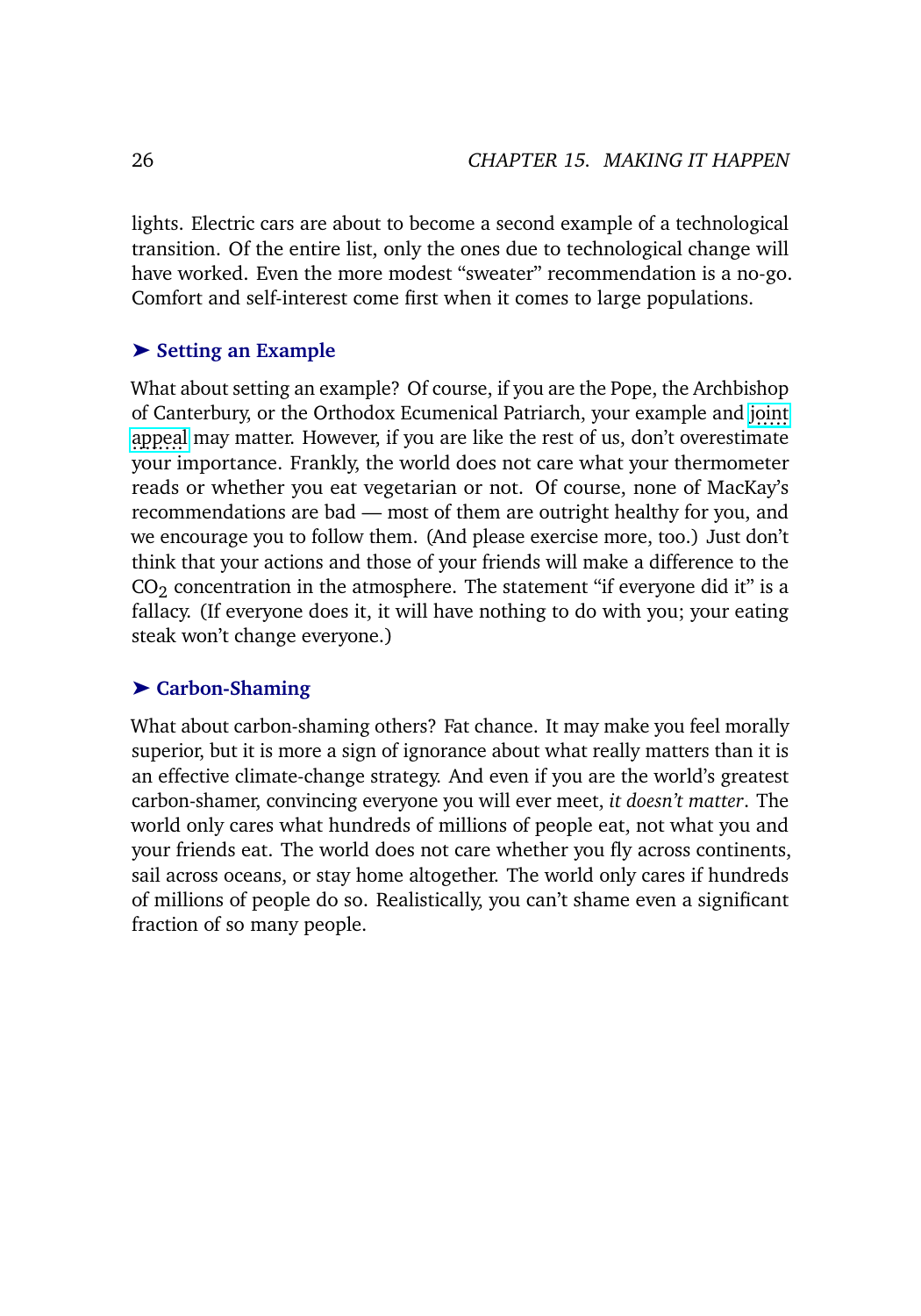#### 2. WHAT CAN INDIVIDUALS DO? 27

#### **(2) So What Can You Do?**

We are all little cogs in a big machine of eight-thousand million people. By far, the best contribution you can make is to play a small part in moving the large collective — not playing a large part in moving a small collective.

Thus, you can do more to combat climate change by working on inventing and deploying new, clean technologies than you could ever possibly do by decarbonizing your local neighborhood. Only better technology can move the needle. Your neighborhood deployment cannot.

The best advice we can give to climate activists is to bicycle to work not for the sake of the planet but for the sake of fun and exercise. The best advice for the sake of the planet is to get involved in clean-energy research, development, and implementation.

Business and economics are not the enemy. They are part of the solution. Often the most difficult aspect of new technologies is cost-effective implementation. Elon Musk is not an inventor. He is, however, the greatest technological innovator of our time. His entrepreneurial talents have almost single-handedly pushed the United States back into a leadership position in both cars and rockets. Inventors are a dime-a-dozen. Visit the laboratories of your local university, and you will find hundreds of fascinating inventions. Elon Musk's brilliance has been his ability to jump start the deployment of important large-scale generation-leaping inventions.

There are also other ways to help. Politicians can help convince the public to make better choices and occasionally even sacrifices. Journalists can help capture the attention of readers. Academics and authors can help educate the next generation about what is important. Climate activists and environmentalists can help prick our conscience and help maintain public support. Religious leaders can help foster the common good and appeal to our less-selfish instincts. Philanthropists can help, at least a little, where government has failed — this includes Bill Gates, whose initiatives in the third world and in the energy sector are a blessing for humanity.

In our minds, the best way to help humanity now remains researching, developing, and implementing scalable clean-energy technologies. Getting [rich](https://www.cnbc.com/2021/10/20/bill-gates-expects-8-to-10-teslas-and-a-google-amazon-and-microsoft.html) in the process is merely a nice bonus for those who end up making a contribution.

What would we recommend to our own children? What can they do? What can you do?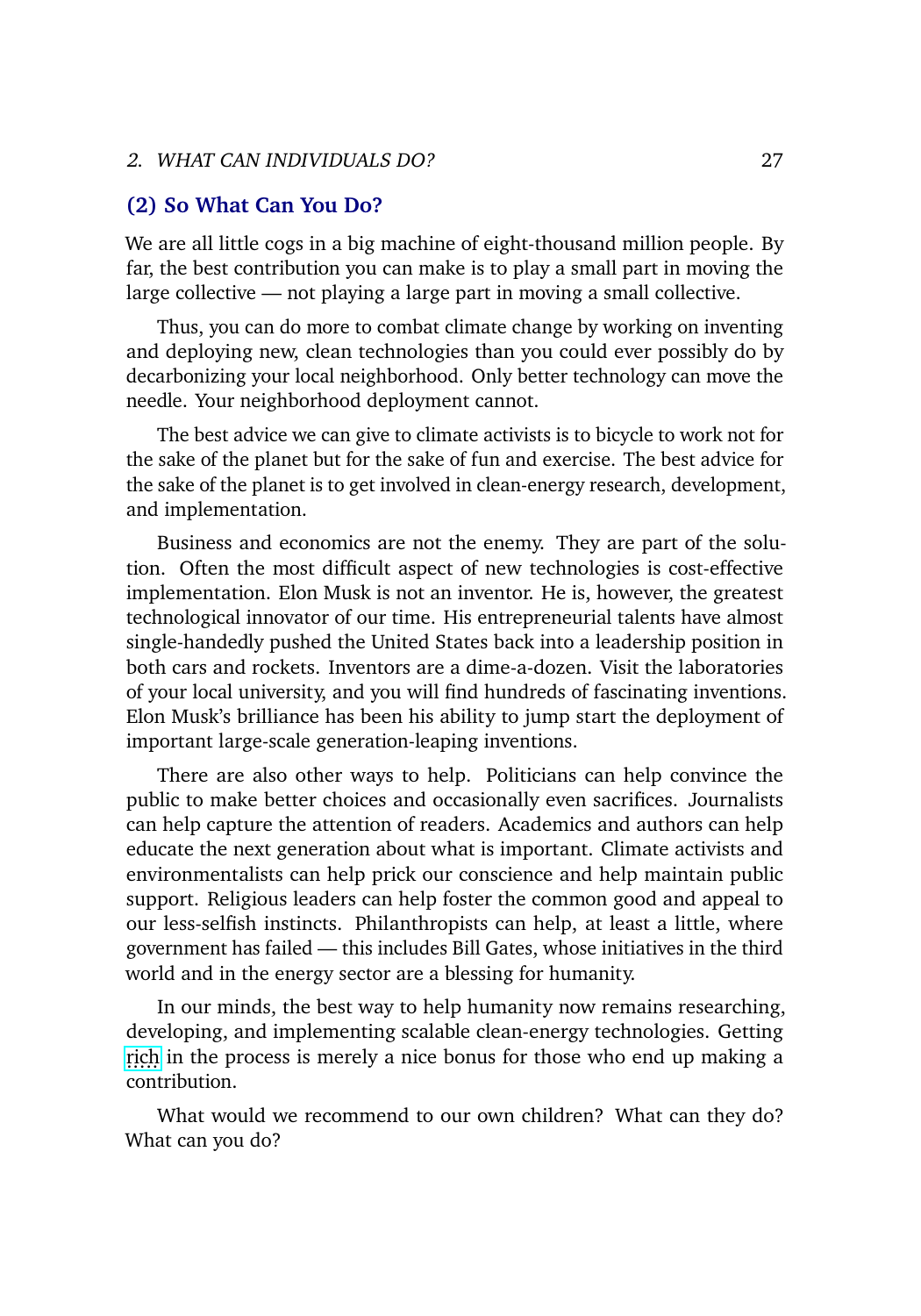- Build your career in science and technology related to climate change. One path would be studying climate change directly. Another would be doing research related to green energy provision. Yet another would be research on improving agricultural processes.
- Become an entrepreneur or work in the clean energy space. Elon Musk has moved the needle far more than the entire United Nations — with all its Rio, Kyoto, Copenhagen, Cancun, and Paris conferences. So have [Lewis Urry](https://en.wikipedia.org/wiki/Lewis_Urry) and Sony with their Lithium battery work. So has our colleague, [Lesley Marincola,](https://www.ioes.ucla.edu/news/making-solar-power-affordable-developing-countries/) who is trying to bring small-scale solar energy to the poorest of the poor. There is room for thousands of startup firms exploring new ways to accelerate the transition for millions. Don't feel guilty if you get rich off it, too.
- Lead others. As much as you may dislike politics, government is the only institution capable of significantly accelerating the transition to a clean economy. For those who have the stomach and the talent, government service is a route to consider. If you do so and when you get there, don't fall for futile showy green policies that won't accomplish much in the end. Instead, expand your country's research, development, and initial deployments of green technology.
- Pursue a relevant teaching career. There is so much misinformation out there — some intentional, some ignorant — that helping educate the public about the science and economics behind climate change is an important undertaking. Educate people about what really matters. Inspire them.
- Write a book. Remain honest even when it is uncomfortable. Give the people the red pill. Tell them what the problems are, what can be done about them, and what truly matters. Don't argue for the sake of winning or dogma. The point is not to win an argument. It is to search for better solutions — including solutions that we did not propose.

That is what we have tried to do here. It is why we wrote this book.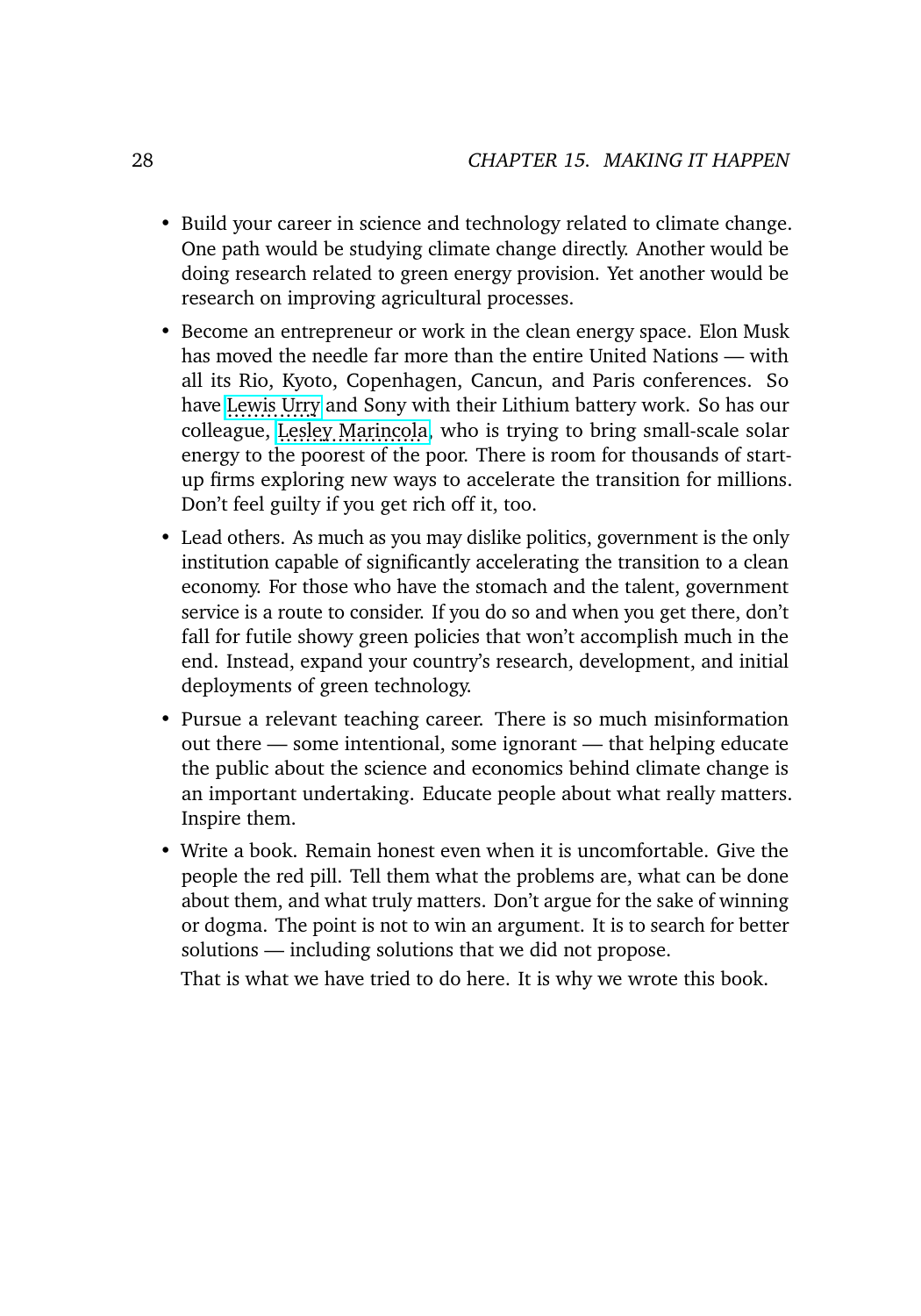## **Conclusion**

Why did we think the world needed another book about climate change?

First, we thought we could explain the issues better and do so in a way that had no partisan or home agenda. Second, we wanted to contribute to pushing our readers towards more realistic approaches and away from unrealistic ones. Little of what we have written has not already been stated somewhere else. If you already knew it all, we apologize for having wasted your time. If you did not, we hope we helped focus your thinking.

Our book claimed that there is really only one red ace when it comes to reducing  $CO<sub>2</sub>$  in the atmosphere: technological advancement. There are two more [picture cards:](https://en.wikipedia.org/wiki/Glossary_of_card_game_terms#picture_card) locally justifiable taxes on fossil fuels (for the sake of reducing co-pollution) and tree planting. There are also many non-face cards that can and will help. But nothing else will come close in importance to technology improvements.

Other commonly proposed solutions are too limited, too unrealistic, too expensive, suited only to rich countries, or all of the above. If the 1-2 billion people living in the richer economies cannot find solutions that will induce the poorer 6-8 billion people to leapfrog over fossil fuels, the world's  $CO<sub>2</sub>$ emissions will not decrease but increase for decades or centuries.

Humanity has been luckier than it could have hoped. Technology has been improving at a rapid rate despite far less government support than collectively optimal. (Humanity must increase it!) As economists, we believe that real-world governments' best role is to facilitate the transition. They cannot execute it by decree. With intelligent government support, individual self-interest and competition can work wonders. We are optimistic that human creativity can then quickly reduce greenhouse gas emissions. But we must not be complacent. It is in the self-interest of virtually all countries and especially rich countries to work on accelerating progress.

*From our small selves to the governments of the world: Please subsidize green research, development, and first deployments far more than you have in the past.*

This is the best way to "move the needle now."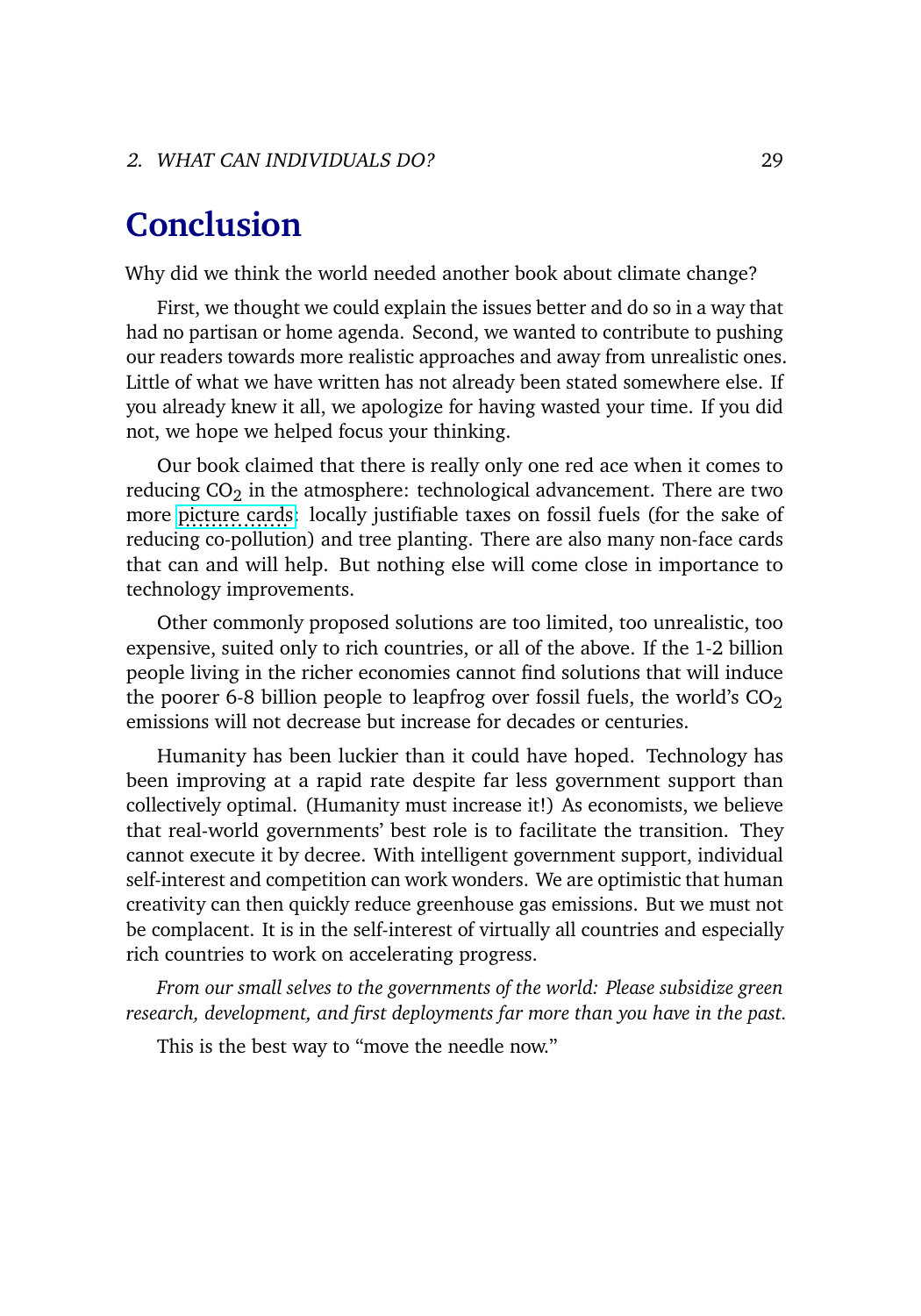## **Further Reading**

#### **Books**

- [John Doerr,](https://en.wikipedia.org/wiki/John_Doerr) 2021, [Speed and Scale,](https://www.penguinrandomhouse.com/books/688191/speed-and-scale-by-john-doerr/) Random House.
- [Gates, Bill,](https://en.wikipedia.org/wiki/Bill_Gates) 2021, [How to Avoid a Climate Disaster,](https://www.amazon.com/dp/B07YRY461Y) Knopf, New York. A guide to reducing emissions from the leading philanthropist of our times.
- [Global Commission on Adaptation,](https://gca.org/about-us/the-global-commission-on-adaptation/) 2019, [Adapt Now: A Global Call for](https://gca.org/about-us/the-global-commission-on-adaptation/) [Leadership on Climate Resilience.](https://gca.org/about-us/the-global-commission-on-adaptation/) A comprehensive analysis of the costs and benefits of adapting to climate change.
- Lomborg, Biorn, 2020, [False Alarm,](https://www.amazon.com/dp/B0828MF8S4) Hachette Book Group, New York, 2021. An alternative view of the costs and benefits of climate change choices — well-intended and posing profound dilemmas — but misguided in one sense: there is not a global entity that could make such choices.
- [Nordhaus, William](https://williamnordhaus.com/) 2018, [Climate Change: The Ultimate Challenge for](https://www.nobelprize.org/prizes/economic-sciences/2018/nordhaus/lecture/) [Economics,](https://www.nobelprize.org/prizes/economic-sciences/2018/nordhaus/lecture/) Nobel Prize Lecture.
- [Thaler, Richard H. and Cass R. Sunstein,](https://en.wikipedia.org/wiki/Nudge_(book)) 2021, [Nudge: The Final Edition,](https://https://www.amazon.com/Nudge-Final-Richard-H-Thaler/dp/014313700X) Penguin Books, New York. Steps that government can take to overcome human inertia.
- We share many views with [Ken Caldera,](https://www.reuters.com/investigates/special-report/climate-change-scientists-caldeira/) who now works as an advisor to Bill Gates — from geoengineering merely being a mask, to exploring many different technologies, to keeping a skeptical but hopeful perspective on nuclear power.

#### **Reports and Academic Articles**

- [Aldy, Joseph E. and Richard Zeckhauser,](https://geoengineering.environment.harvard.edu/joe-aldy-and-richard-zeckhauser-decision-theory-and-anomalies-solar-geoengineering) 2020, [Three Prongs for Prudent](https://www.nber.org/papers/w26991) [Climate Policy,](https://www.nber.org/papers/w26991) Resources for the Future Working Paper.
- [Borenstein, Severin,](https://haas.berkeley.edu/faculty/borenstein-severin/) 2005, [The long-run efficiency of real-time electricity](http://faculty.haas.berkeley.edu/borenste/download/EnJo05RTPsim.pdf) [pricing,](http://faculty.haas.berkeley.edu/borenste/download/EnJo05RTPsim.pdf) The Energy Journal.
- [Matthews, H. Damon, et al.,](https://theconversation.com/profiles/h-damon-matthews-91446) 2021, [An integrated approach to quanti](https://www.nature.com/articles/s43247-020-00064-9) [fying uncertainties in the remaining carbon budget,](https://www.nature.com/articles/s43247-020-00064-9) Communications Earth & Environment. (About  $0.44^{\circ}$ C per 1,000 GtCO<sub>2</sub>.)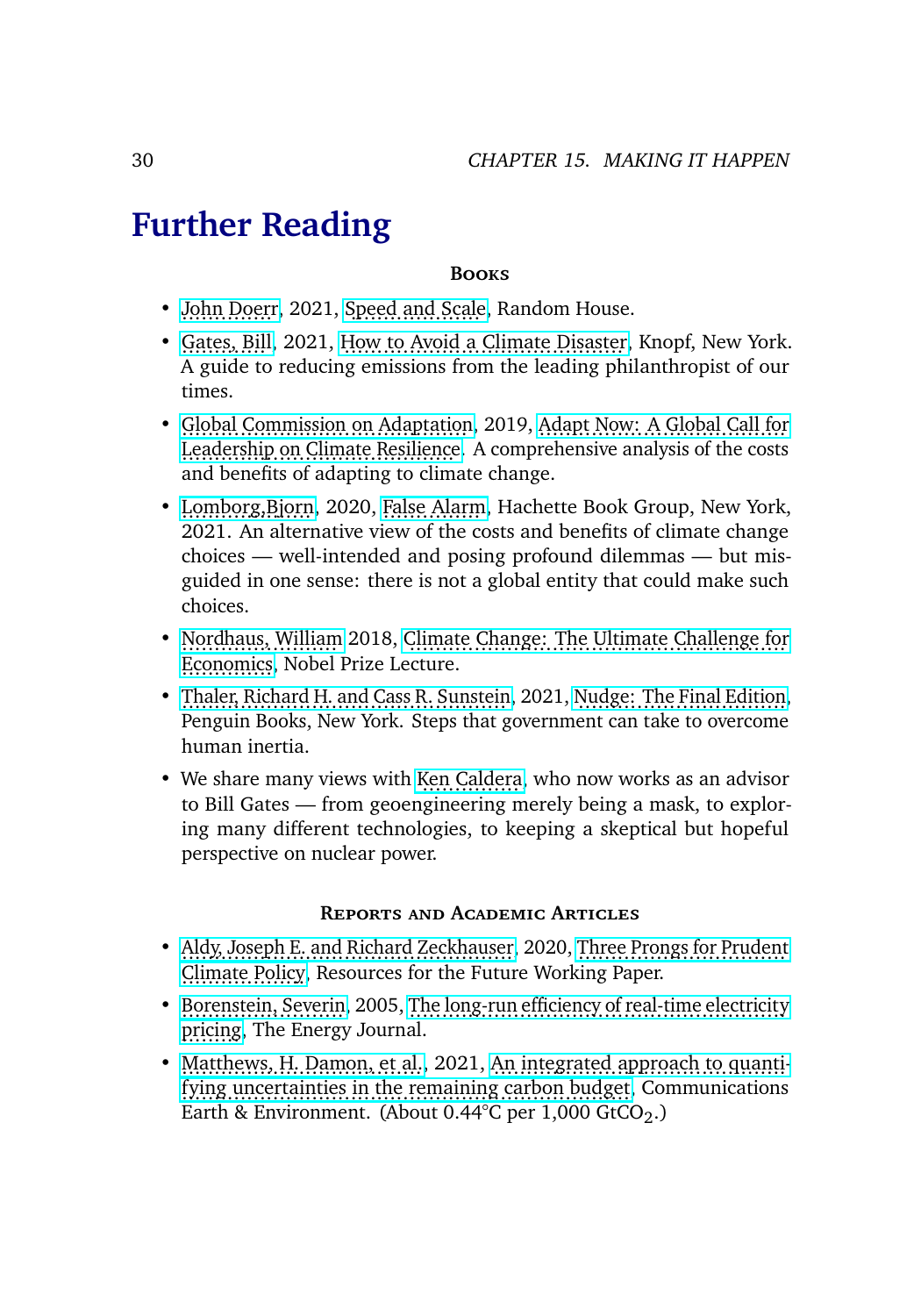#### 2. WHAT CAN INDIVIDUALS DO? 31

#### **Shorter Newspaper, Magazine Articles, and Clippings**

- Marshall, Aarian and Matt Simon, Adapting our rich cities 21st-century storms are overwhelming 20th-century cities Ars Technica, 2021/09/06.
- [Climate Appeal by Medical Journal Editors,](https://www.wsj.com/articles/action-on-climate-change-is-urged-by-medical-journals-in-unprecedented-plea-11630886402) September 6, 2021.
- [DOE Signs Up 125+ Local Governments to Fast-Track Solar Permits,](https://www.energy.gov/articles/doe-signs-125-local-governments-fast-track-solar-permits) September 28, 2021.
- Taylor, Adam, et al., Nov 10, 2021, [2C or 1.5C? How global climate](https://www.washingtonpost.com/world/2021/11/10/15c-2c-climate-temperature-targets-cop26/) [targets are set and what they mean,](https://www.washingtonpost.com/world/2021/11/10/15c-2c-climate-temperature-targets-cop26/) Washington Post.
- [Timmer, John,](https://arstechnica.com/author/john-timmer/) [Most of the power sector's emissions come from a small](https://arstechnica.com/science/2021/08/most-of-the-power-sectors-emissions-come-from-a-small-minority-of-plants/) [minority of plants.](https://arstechnica.com/science/2021/08/most-of-the-power-sectors-emissions-come-from-a-small-minority-of-plants/) Ars Technica, 2021/08/11.

#### **Websites**

• [National Academies of Sciences, Engineering, and Medicine, Division on](https://www.nap.edu/author/DELS/division-on-earth-and-life-studies) [Earth and Life Studies.](https://www.nap.edu/author/DELS/division-on-earth-and-life-studies) Has, e.g., suggestions for foundational research for ocean carbon sequestration, fusion, and reflecting sunlight.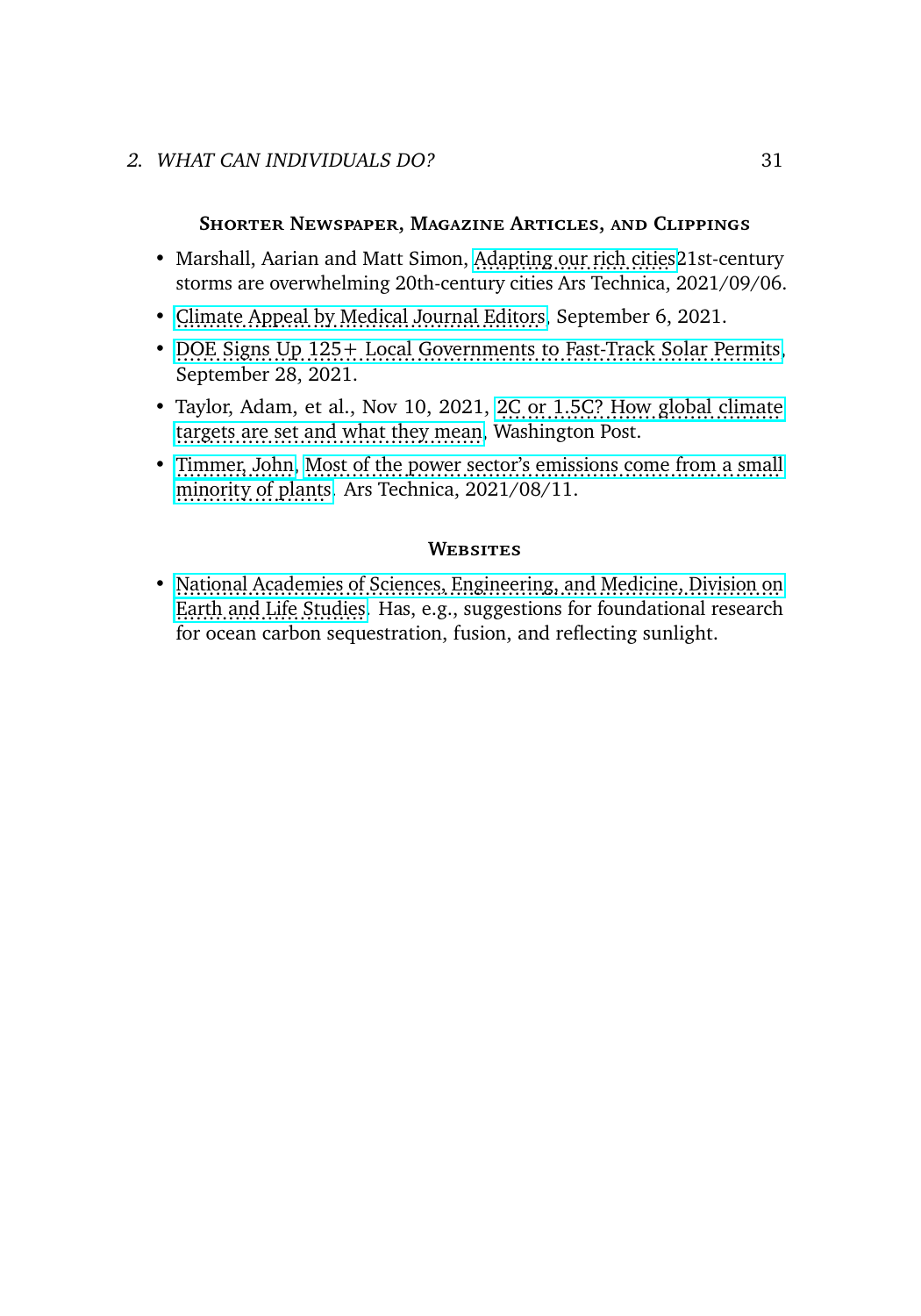## **App. A Some Exciting Green Tech**

We are not engineers, but we want to share our own interest and excitement about some technologies that could potentially change the world.

• Any new technologies that are grid-scale electricity storage related and promising are of great interest to us. Lack of adequate scalable electricity storage is the only remaining hindrance to wind and solar taking over the world.

For instance, where can exhausted gas wells and other underground caverns serve as compressed-air storage at large scale?

• Safe nuclear fission power plants with minimal waste. Once built, their power could be so cheap that even natural gas would be more expensive. There are no scientific reasons why it should not be possible to design fission reactors that can intrinsically no longer explode and that can reuse their fuel [a thousand](https://www.scientificamerican.com/article/how-do-fast-breeder-react/) [times more often](https://www.scientificamerican.com/article/how-do-fast-breeder-react/) than they do today. However, for decades, the world has not deployed many new reactors, and nuclear technology learning has crawled along way too slowly.

Regulation (with good intent but perhaps not good reason) has made any plant changes almost impossible, leading companies to prefer to work with known but ancient, intrinsically dangerous technologies (pressurized water reactors, where cooling failure can lead to meltdowns) rather than with unknown but potentially safer technologies (where cooling is passive and not dependent on a backup power source, so that even if the operators make stupid mistakes, as they did in the [Chernobyl disaster,](https://en.wikipedia.org/wiki/Chernobyl_disaster) the plant cannot blow up). The goal should be to build a reactor in which even the most malicious black-hat operators and hackers could no longer make the plant release radioactivity.

Such a reactor should also not produce weapons-grade material, be small in size (to be shipped and assembled on-site), and mass-producible. [Pebble](https://en.wikipedia.org/wiki/Pebble-bed_reactor) [bed reactors](https://en.wikipedia.org/wiki/Pebble-bed_reactor) seem like excellent candidates. Offering leasing / financing to countries that are willing to replace coal plants with these small reactors would further broaden their reach. Finally, there should be a concerted plan to reprocess the fuel in breeder reactors instead of governments guaranteeing non-existent long-term storage of spent high-level waste.

This is *not* the nuclear industry of today. However, it could become the nuclear industry of tomorrow.

• Nuclear [fusion:](https://www.sciencemag.org/news/2020/12/us-physicists-rally-around-ambitious-plan-build-fusion-power-plant) The [National Academies of Sciences' target](https://www.nationalacademies.org/our-work/key-goals-and-innovations-needed-for-a-us-fusion-pilot-plant) for a prototype plant should be 2040. There are still many technical challenges to overcome, but fusion promises virtually limitless safe energy without waste products *if* it could be made to work. It may not work, but it's worth a shot.

Note that from an economic perspective fusion is often misunderstood. Fusion plants will be more akin to super-safe nuclear fission plants with no waste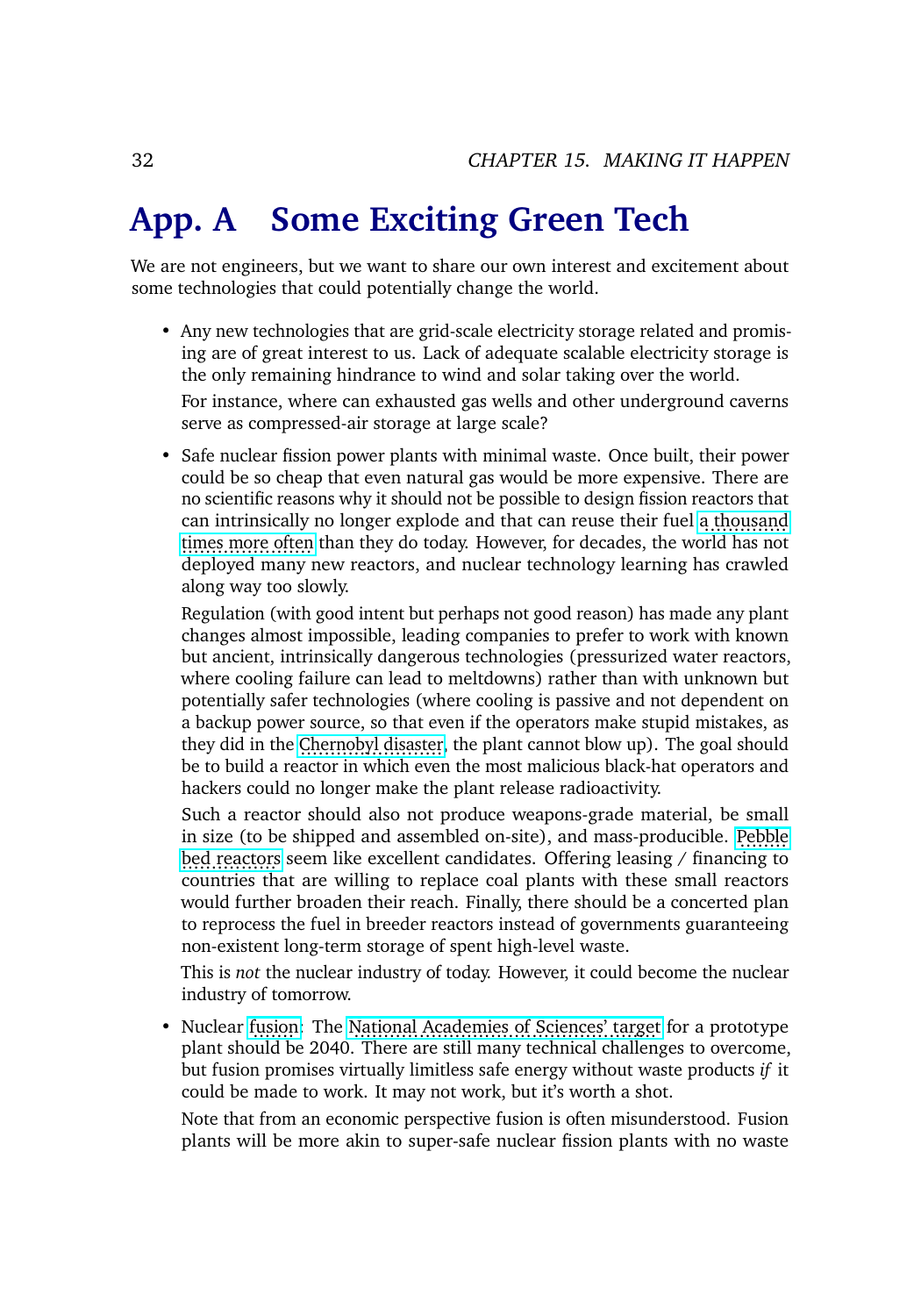fuel than something entirely different. Both fission and fusion plants have extremely high fixed costs and negligible fuel costs. The fact that fusion uses a different, inexhaustible fuel is unimportant. There is more than enough dirt-cheap uranium and thorium to run traditional nuclear power plants at almost zero fuel cost for a thousand years.

- Industrial high heat. Could small nuclear reactors be used not only for electric-ity production but for industrial heat?<sup>[6](#page-37-0)</sup>
- Geothermal power could potentially tap more heat from our planet. All it really requires seems to be a very deep hole (and some water). Could the cost be reduced by an order of magnitude?
- Though we are generally skeptical of carbon sequestration because there are few private incentives here, tree planting and advanced olivine weathering for accelerated carbon removal are potentially cheap and deserve further RDD.
- Solar radiation management (SRM). This could involve injecting reflective sulfur particles into the upper atmosphere to reduce the amount of radiation that is absorbed by the Earth. The cost is remarkably low. Can we try this in very small scale and learn what it does?

 $6$ Nuclear reactors may not be what you think they are. Even a 14-year-old managed to build a basic [reactor](https://www.nationalgeographic.com/culture/article/150726-nuclear-reactor-fusion-science-kid-ngbooktalk) by himself.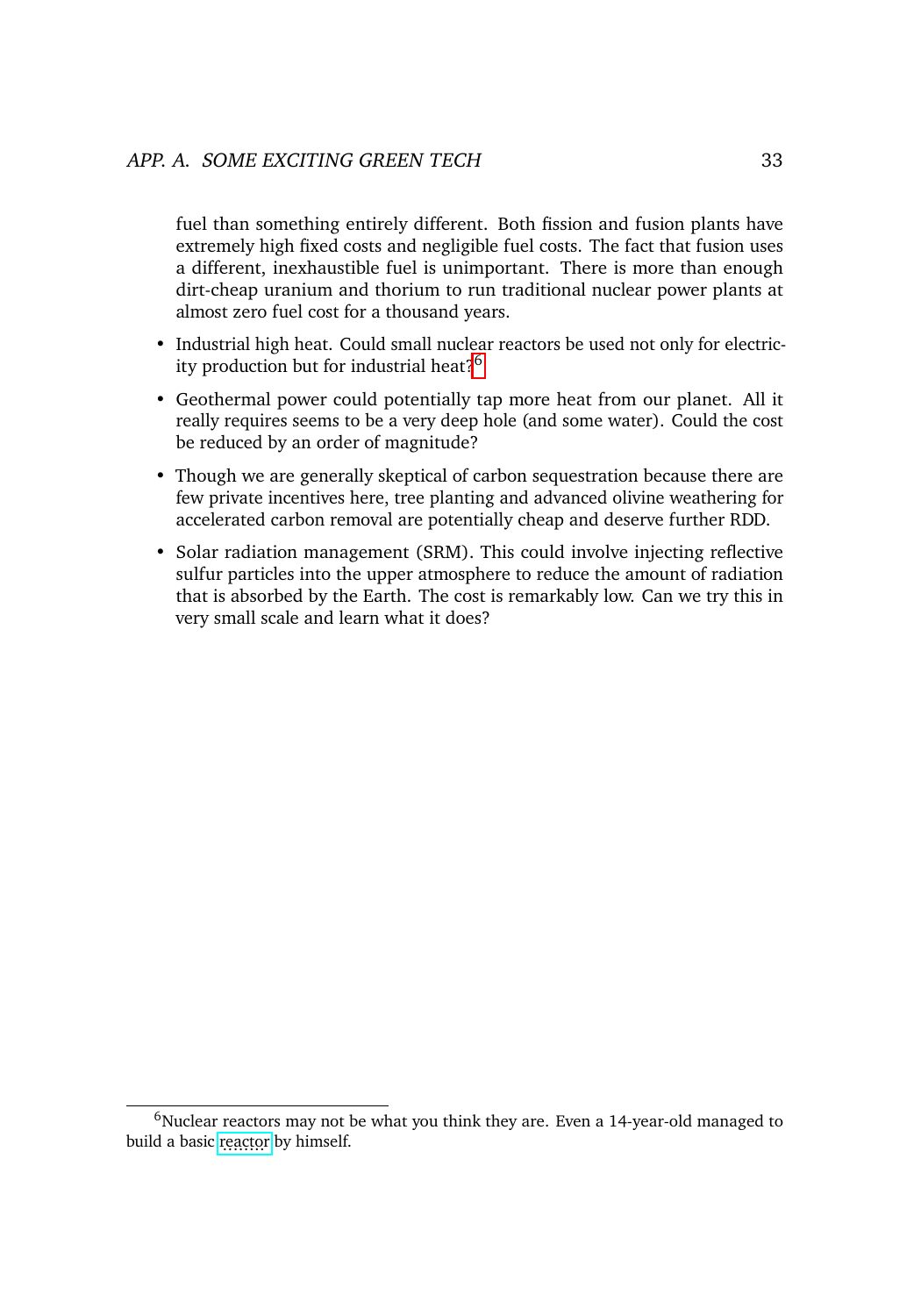## **App. B Recommendations By Others**

Many individuals and organizations have offered suggestions (often in list form) for how greenhouse gas emissions could be reduced. This appendix describes some prominent such lists. *Please* **bring prominent important lists to our attention. We would be happy to reference more of them.**

Note that we describe the suggestions here even when we do not believe that they will move the needle on climate change. We have no qualms doing so: many of these suggestions are laudable, wholesome, and commendable — as is exercising more. We would love populations all over the world to follow them, but we suspect that their uptake will be limited. However, some of these recommendations are also cost-efficient even for the parties involved, and nudges could further improve their uptakes. Without further ado, here they are.

#### **(1) Environmental Protection Agency**

The Environmental Protection Agency (EPA), founded in 1970 by a Republican president, is the most prominent and powerful environmental agency in the world.

The EPA is pursuing a number of [initiatives](https://www.epa.gov/climate-change/what-epa-doing) intended to reduce GHG emissions:

- Measuring and reporting GHG emissions and sinks.
- Works with industry to reduce emissions.
- Cost-benefit analysis for policy.
- Science support (incl. wildfire research).
- International partnerships.
- Community aid.
- Information and education.

The EPA also posts recommendations for individuals and businesses. Following the EPA's own order, they are:

#### **[Energy:](https://www.epa.gov/climate-change/what-you-can-do-about-climate-change-energy)** ......... • Look for Energy Star certified energy-efficient products.

- Live in an Energy Star certified dwelling.
- Heat and cool more efficiently (insulation, etc.).
- Adjust thermostats.
- Switch to green power (e.g., rooftop solar, rooftop garden); buy green power.
- **[Waste:](https://www.epa.gov/climate-change/what-you-can-do-about-climate-change-waste)** ........ Buy less new stuff, if so with more durable, sustainable, and recyclable components.
	- Reduce food waste, compost.
	- Reuse old clothing, bags, etc.
	- Buy used.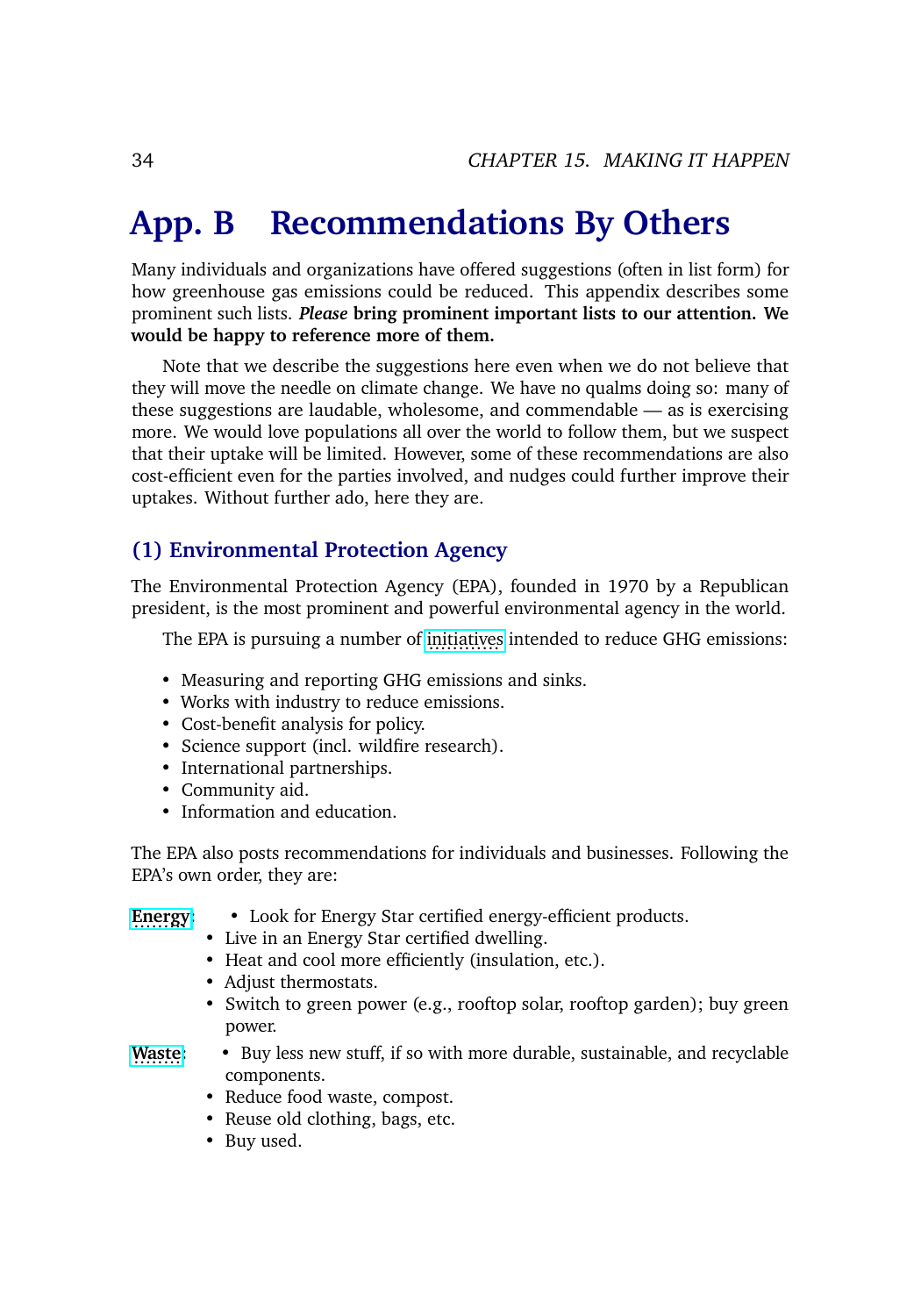- Recycle.
- **[Transport:](https://www.epa.gov/climate-change/what-you-can-do-about-climate-change-transportation)** ............. Bike, walk, carpool, public transport.
	- Drive less aggressively.
	- Switch to energy-efficient and/or electric vehicle.
	- Make fewer trips.
- [Water:](https://www.epa.gov/climate-change/what-you-can-do-about-climate-change-water) ..... Turn off running faucets, run clothes washer with full loads and cold water.
	- Use energy-star water-sense certified dishwasher better than by hand.
	- Plant water-smart landscape.
	- Low-flow showerheads, shorter showers.
- **[Environmental Justice:](https://www.epa.gov/climate-change/what-you-can-do-about-climate-change-environmental-justice-ej)** ............................... Get to know your community and neighborhoods.
	- Plant trees, especially in urban environments.
		- Learn where large industrial GHG facilities are.
		- Learn about local powerplants.
		- Communities can find lowest-price energy-star certified products.
		- Learn about and empower near-port communities.
		- Work with neighbors and community to integrate smart growth and environmental justice.
		- Join local advisory boards.

**[More:](https://www.epa.gov/climate-change/what-you-can-do-about-climate-change-do-more)** • Educate children and young adults.

- Environmental stewardship to reduce GHG emissions.
- Estimate annual GHG emissions.
- Participate in citizen science by sharing data.
- Tell others.

## **(2) Project Drawdown**

Project Drawdown is a prominent nonprofit organization that collects and disseminates suggestions for how to reduce global warming. Following their recommendations in order:

#### **[Electricity:](https://drawdown.org/sectors/electricity)** ............. • Enhance efficiency to reduce demand.

- Shift production to avoid fossil-fuel use.
- Improve transmission grid and energy storage.

**[Food, Agriculture, Land use:](https://drawdown.org/sectors/food-agriculture-land-use)** ...................................... • Shift diets lower on the food chain and address food waste.

- Protect land and ecosystems. Improve farming productivity.
- Change farming practices (e.g., rice and cows).
- Industry: • Improve materials, esp. plastic, metals, and cement.
	- Reuse waste.
	- Improve refrigerants (CFCs).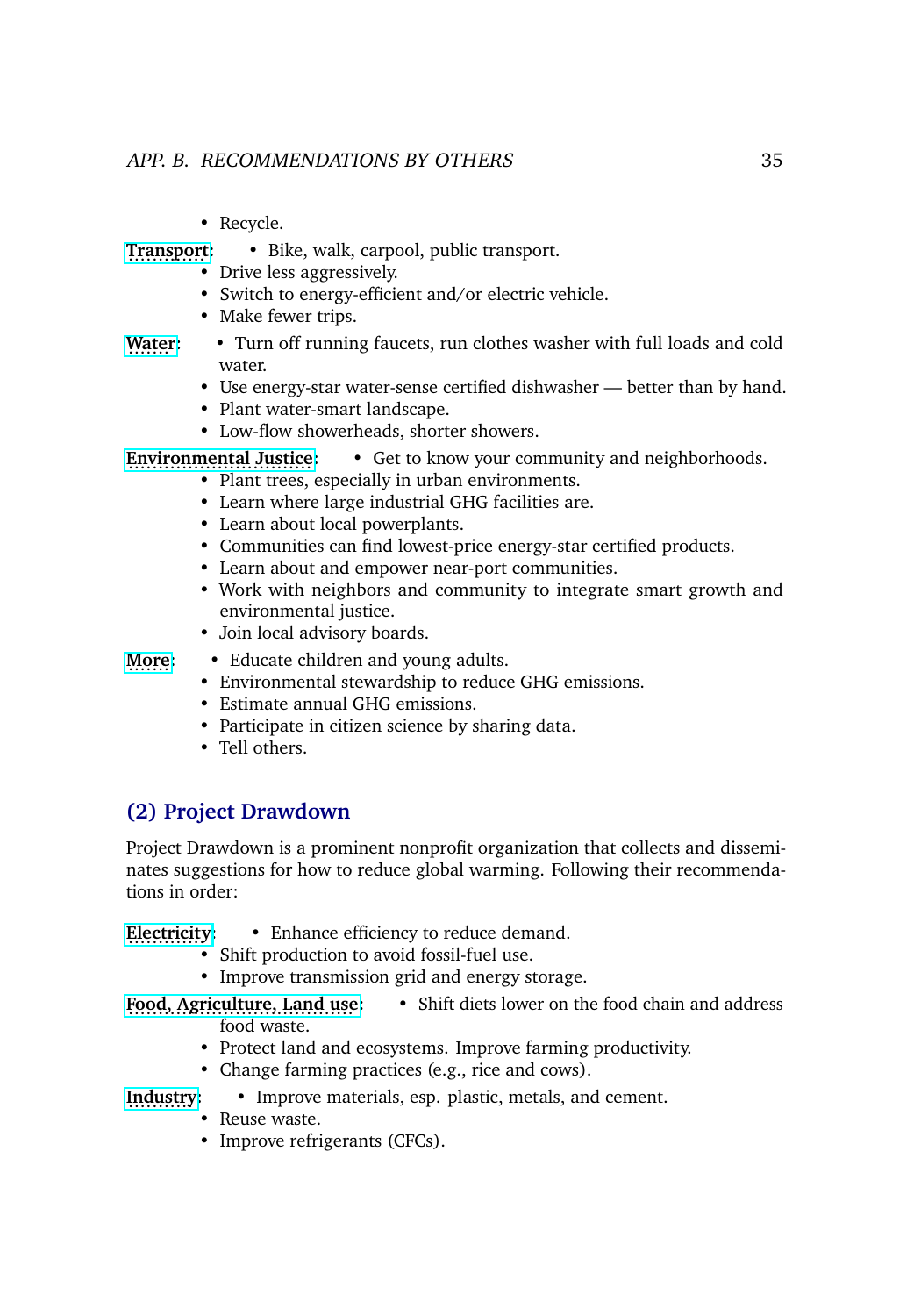• Enhance process efficiency.

**[Transportation:](https://drawdown.org/sectors/transportation)** .................... • Public transport and ride-sharing.

- Improve fuel efficiency in combustion engines.
- Electrify vehicles.
- **[Buildings:](https://drawdown.org/sectors/buildings)** Enhance efficiency (insulation).
	- Use alternatives for heating.
	- Improve refrigerants (CFCs).
- **[Land Sinks:](https://drawdown.org/sectors/land-sinks)** ............... Reduce food waste, eat vegetarian. Reduces deforestation.
	- Protect and restore ecosystems.
	- Change agricultural practices.
	- Improve degraded land.

**[Coastal Sinks:](https://drawdown.org/sectors/coastal-and-ocean-sinks)** .................. • Protect and restore ecosystems, esp. mangroves, salt marshes, seagrass meadows.

- Investigate seeweed and kelp farming.
- **Other:** Project Drawdown also suggests investigating engineering sinks and improving health and education.

## **(3) Clean Technica**

[Clean Technica](https://cleantechnica.com/2021/10/15/when-are-we-going-to-stop-doing-stupid-in-the-name-of-going-green/) is an prominent environmentally focused website. It's list is somewhat unusual, in that it starts not with what we should be doing, but what we should *stop* doing that is outright stupid. It is hard to argue with Clean Technica's analysis.

- Stop ethanol subsidies.
- Stop fuel cells for light vehicles (cars and trucks), rather than batteries.
- Stop carbon capture and sequestration. Don't use fossil fuels.
- Continue existing nuclear reactors, but don't build new ones.
- Stop fossil fuel subsidies.
- Stop blue hydrogen (requires carbon-capture and sequestration).
- Stop biofuels. Wind, water, solar is much more efficient.
- Stop using natural gas (methane).

Reading the above suggestions is depressing in that we also wish they were addressed sooner rather than later. Clean Technica also does offer "smart" positive suggestions, though:

- Wind, water, solar.
- More wind, water, solar overbuild.
- R&D, especially grid-based storage technologies.
- R&D for long-distance high-voltage DC transmission lines.
- Move to battery-electric vehicles.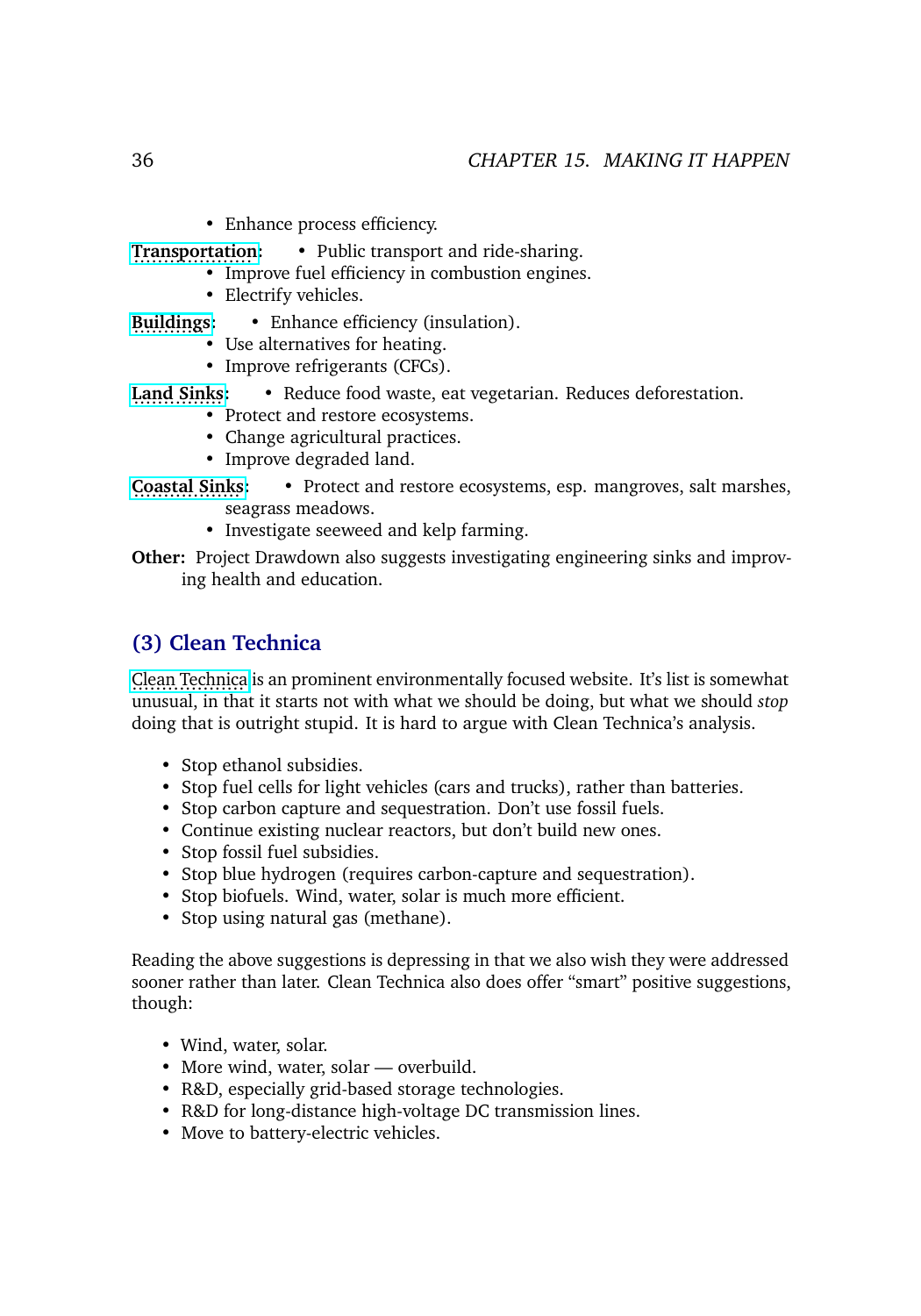- R&D for electric ocean propulsion, long-distance trucking, short-haul aircraft.
- R&D for hydrogen propulsion for long-distance aircraft.
- R&D on industrial heat-related processes.
- Follow [Marc Jacobson'](https://web.stanford.edu/group/efmh/jacobson/WWSBook/WWSBook.html)s suggestions. Note: there is controversy among scientists whether his ideas are enough to decarbonize the US. However, there is little controversy that many of his suggestions would make for good policy.

For personal use, Clean Technica recommends

- House solar panels.
- Don't buy another gas car.
- Don't eat meat.
- Use only LED lighting.
- Use heat-pump based heaters.
- Check insulation.
- Buy energy-star rated appliances.
- Set thermostat appropriately.
- Turn off devices when not in use.
- Avoid refrigerators and freezers, unless absolutely necessary.

## **(4) Global Methane Initiative (GMI)**

The [Global Methane Emissions and Mitigation Opportunities Factsheet](https://www.globalmethane.org/documents/gmi-mitigation-factsheet.pdf) describes not only sources of methane emissions, but also opportunities to reduce them. Because Methane is such a powerful GHG with shorter-term effects than  $CO<sub>2</sub>$ , mitigation can work more quickly and efficiently than  $CO<sub>2</sub>$  mitigation.

The recommendations are always to capture and channel methane gas instead of venting it. At the end, the methane can be used to power devices (such as engines) or if this is not possible, flared off. This can be done in

- Agriculture, mostly manure-management.
- Mining, active or abandoned mines.
- Municipal landfills.
- Oil & gas systems.
- Wastewater and sewage.

In addition, the GMI recommends measurement and detection. (Methane leakage shows nicely on infrared cameras.)